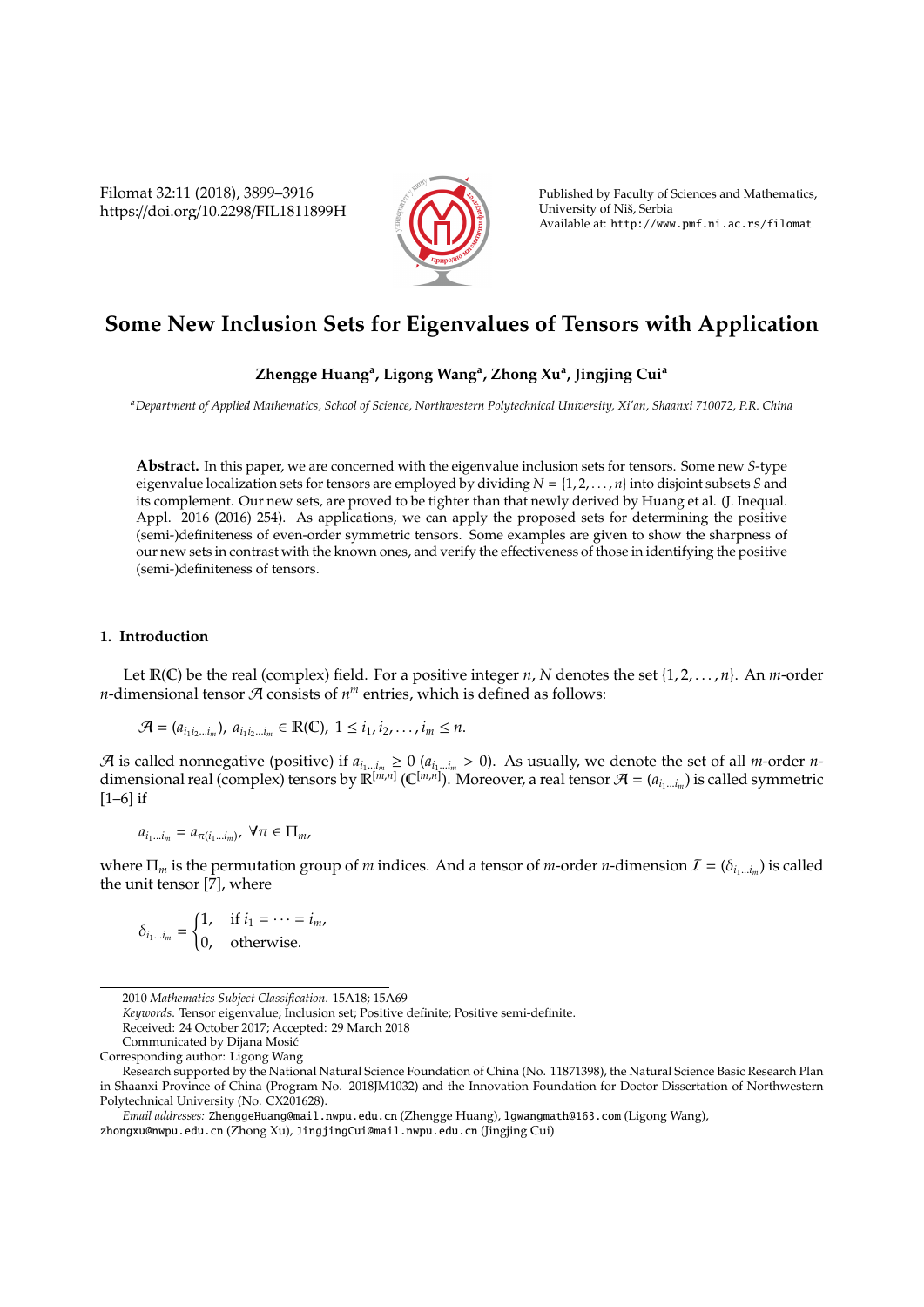Let  $\mathcal{A} \in \mathbb{R}^{[m,n]}$ , and  $x = (x_1, \ldots, x_n)^T$  be an *n*-dimensional vector, real or complex, where  $x^T$  denotes the transpose of *x*. We define the *n*-dimensional vector

$$
\mathcal{A}x^{m-1}=\bigg(\sum_{i_2,\ldots,i_m=1}^n a_{ii_2\ldots i_m}x_{i_2}\cdots x_{i_m}\bigg)_{1\leq i\leq n}
$$

and  $x^{[m-1]} = (x_1^{m-1}, x_2^{m-1}, \dots, x_n^{m-1})^T$ .

Qi [1] and Lim [8] independently introduced the following definition.

**Definition 1.1.** *A pair*  $(\lambda, x) \in \mathbb{C} \times (\mathbb{C}^n \setminus \{0\})$  *is called an eigenpair of*  $\mathcal A$  *if* 

 $\mathcal{A}x^{m-1} = \lambda x^{[m-1]}.$ 

*In particular, we call* (λ, *x*) *an H-eigenpair if they are both real.*

The eigenvalue problems of tensors have a wide range of practical applications such as automatical control [9], spectral hypergraph theory [10, 11], magnetic resonance imaging [12], high order Markov chains [13], best rank-one approximations in statistical data analysis [14] and so on.

For an *m*-degree homogeneous polynomial of *n* variables *f*(*x*) denoted as

$$
f(x) = \sum_{i_1, \dots, i_m \in N} a_{i_1 \dots i_m} x_{i_1} \cdots x_{i_m},
$$
 (1)

where  $x = (x_1, \dots, x_n)^\text{T} \in \mathbb{R}^n$ . When *m* is even,  $f(x)$  is called positive definite if

 $f(x) > 0$ , for any  $x \in \mathbb{R}^n$ ,  $x \neq 0$ .

The homogeneous polynomial *f*(*x*) in (1) is equivalent to the tensor product of an *m*-order *n*-dimensional symmetric tensor  $\mathcal A$  and  $x^m$  defined by

$$
f(x) = \mathcal{A}x^m = \sum_{i_1,\dots,i_m \in \mathbb{N}} a_{i_1\dots i_m} x_{i_1} \cdots x_{i_m},
$$

where  $x = (x_1, \ldots, x_n)$ <sup>T</sup>  $\in \mathbb{R}^n$ . The positive definiteness of multivariate polynomial  $f(x)$  plays an important role in the stability study of nonlinear autonomous systems via Lyapunov's direct method in automatic control, such as the multivariate network realizability theory [15], a test for Lyapunov stability in multivariate filters [16], and the output feedback stabilization problems [17].

One of many practical applications of eigenvalues of tensors is that one can identify the positive (semi-)definiteness for an even-order real symmetric tensor by using the smallest *H*-eigenvalue of a tensor, consequently, can identify the positive (semi-)definiteness of the homogeneous polynomial *f*(*x*) determined by this tensor, for details, see [1, 6, 7].

However, as mentioned in [4, 7, 18], it is not easy to compute the smallest *H*-eigenvalue of tensors when the order and dimension are very large. It is noteworthy that it is difficult to determine a given even-order multivariate polynomial  $f(x)$  is positive semi-definite or not because the problem is NP-hard when  $n > 3$ and  $m \geq 4$  [19]. With this in mind, we shall try to derive a set including all eigenvalues in the complex. In particular, if one of these sets for an even-order real symmetric tensor is in the right-half complex plane, then we can conclude that the smallest *H*-eigenvalue is positive, consequently, the corresponding tensor is positive definite.

For convenience's sake, throughout this paper, for  $\mathcal{A} = (a_{i_1...i_m}) \in \mathbb{C}^{[m,n]}$ ,  $i, j \in N$ ,  $j \neq i$  and a nonempty proper subset *S* of *N*, we denote

$$
\Delta^N = \{(i_2, i_3, \dots, i_m) : \text{each } i_j \in N \text{ for } j = 2, 3, \dots, m\},\
$$

$$
\Delta^S = \{(i_2, i_3, \dots, i_m) : \text{each } i_j \in S \text{ for } j = 2, 3, \dots, m\}, \overline{\Delta^S} = \Delta^N \setminus \Delta^S
$$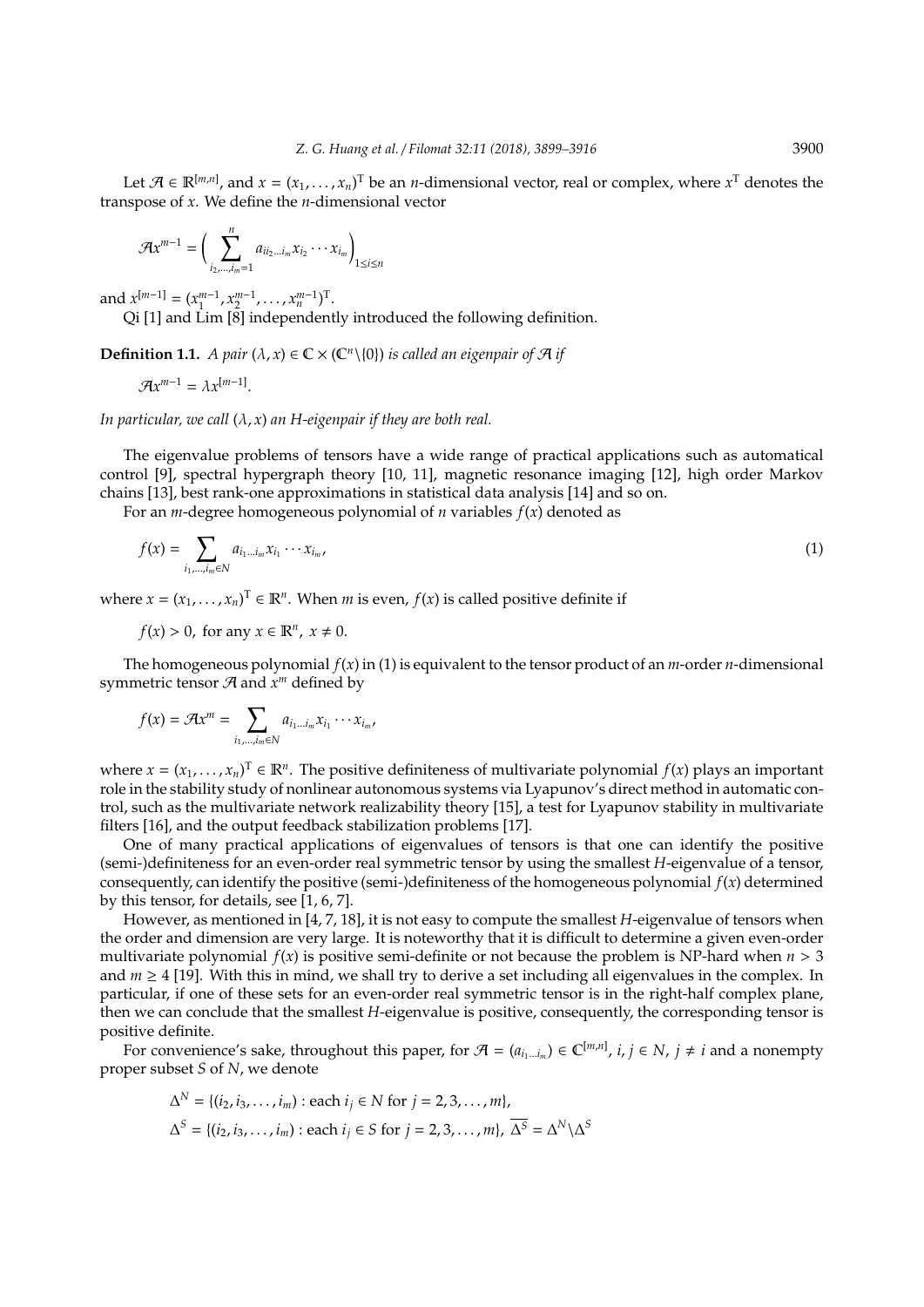and

$$
r_i(\mathcal{A}) = \sum_{\delta_{ii_2\ldots i_m}=0} |a_{ii_2\ldots i_m}|, r_i^j(\mathcal{A}) = \sum_{\substack{\delta_{ii_2\ldots i_m}=0,\\ \delta_{ii_2\ldots i_m}=0}} |a_{ii_2\ldots i_m}| = r_i(\mathcal{A}) - |a_{i j\ldots j}|,
$$
  

$$
r_{i,\Delta^S}^j(\mathcal{A}) = \sum_{\substack{(i_2,\ldots,i_m)\in\Delta^S,\\ \delta_{ii_2\ldots i_m}=0}} |a_{ii_2\ldots i_m}| - |a_{i j\ldots j}|, r_{i,\Delta^S}^j(\mathcal{A}) = \sum_{\substack{(i_2,\ldots,i_m)\in\Delta^S,\\ \delta_{ii_2\ldots i_m}=0}} |a_{i i_2\ldots i_m}| - |a_{i j\ldots j}|.
$$

Up till now, many people have focused on locating eigenvalues of tensors and using obtained eigenvalue inclusion theorems to determine the positive (semi-)definiteness of an even-order real symmetric tensor or to derive the lower and upper bounds for the spectral radius of nonnegative tensors and the minimum *H*-eigenvalue of M-tensors. For details, see [1, 3–7, 18, 20–22]. In this paper, we will continue the study of this topic. Our results, which are related to the order of tensors and the nonempty proper subset of *N*, improve the set given in [20] in the sense that the eigenvalue inclusion sets are sharper compared with that in [20]. As applications of these new sets, we can utilize them to determine the positive (semi-)definiteness of an even-order real symmetric tensor. Several numerical examples are implemented to illustrate these facts.

In what follows are some existing results that relate to the eigenvalue inclusion sets for tensors are reviewed. In 2005, Qi [1] generalized Geršgorin eigenvalue inclusion theorem from matrices to real supersymmetric tensors, which has been extended to general tensors by Yang and Yang [2]. To get sharper eigenvalue inclusion sets, Li et al. [5] extended the Brauer's eigenvalue localization set of matrices [23, 24] and proposed the following Brauer-type eigenvalue localization set for tensors.

**Lemma 1.2.** [5] *Let*  $\mathcal{A} = (a_{i_1...i_m}) \in \mathbb{C}^{[m,n]}$ ,  $n \ge 2$ *. Then* 

$$
\sigma(\mathcal{A})\subseteq\mathcal{K}(\mathcal{A})=\bigcup_{i,j\in N,j\neq i}\mathcal{K}_{i,j}(\mathcal{A}),
$$

*where* σ(A) *is the set of all the eigenvalues of* A*, and*

$$
\mathcal{K}_{i,j}(\mathcal{A}) = \{z \in \mathbb{C} : (|z - a_{i...i}| - r_i^j(\mathcal{A})) | z - a_{j...j}| \leq |a_{ij...j}| r_j(\mathcal{A})\}.
$$

In addition, in order to reduce computations of determining the set  $K(\mathcal{A})$ , Li et al. [5] also presented the following *S*-type eigenvalue localization set by breaking *N* into disjoint subsets *S* and  $\bar{S}$ , where  $\bar{S} = N \ S$ .

**Lemma 1.3.** [5] Let  $\mathcal{A} = (a_{i_1...i_m}) \in \mathbb{C}^{[m,n]}$ ,  $n \geq 2$ , and S be a nonempty proper subset of N. Then

$$
\sigma(\mathcal{A}) \subseteq \mathcal{K}^S(\mathcal{A}) = \left(\bigcup_{i \in S, j \in \bar{S}} \mathcal{K}_{i,j}(\mathcal{A})\right) \bigcup \left(\bigcup_{i \in \bar{S}, j \in S} \mathcal{K}_{i,j}(\mathcal{A})\right),
$$

*where*  $\mathcal{K}_{i,j}(\mathcal{A})$  ( $i \in S$ ,  $j \in \overline{S}$  or  $i \in \overline{S}$ ,  $j \in S$ ) *is defined as in Lemma 1.2.* 

To further improve the eigenvalue inclusion set in Lemma 1.3, Huang et al. [20] employed a new *S*-type eigenvalue localization set for tensors as follows.

**Lemma 1.4.** [20] Let  $\mathcal{A} = (a_{i_1...i_m}) \in \mathbb{C}^{[m,n]}$  *with*  $n \geq 2$ . And let S be a nonempty proper subset of N. Then

$$
\sigma(\mathcal{A}) \subseteq \Upsilon^S(\mathcal{A}) = \left(\bigcup_{i \in S, j \in \bar{S}} \Upsilon^j_i(\mathcal{A})\right) \bigcup \left(\bigcup_{i \in \bar{S}, j \in S} \Upsilon^j_i(\mathcal{A})\right),
$$

*where*

$$
\Upsilon_i^j(\mathcal{A}) = \Big\{ z \in \mathbb{C} : |(z - a_{i...i})(z - a_{j...j}) - a_{ij...j}a_{ji...i}| \leq |z - a_{j...j}|r_i^j(\mathcal{A}) + |a_{ij...j}|r_j^i(\mathcal{A}) \Big\}.
$$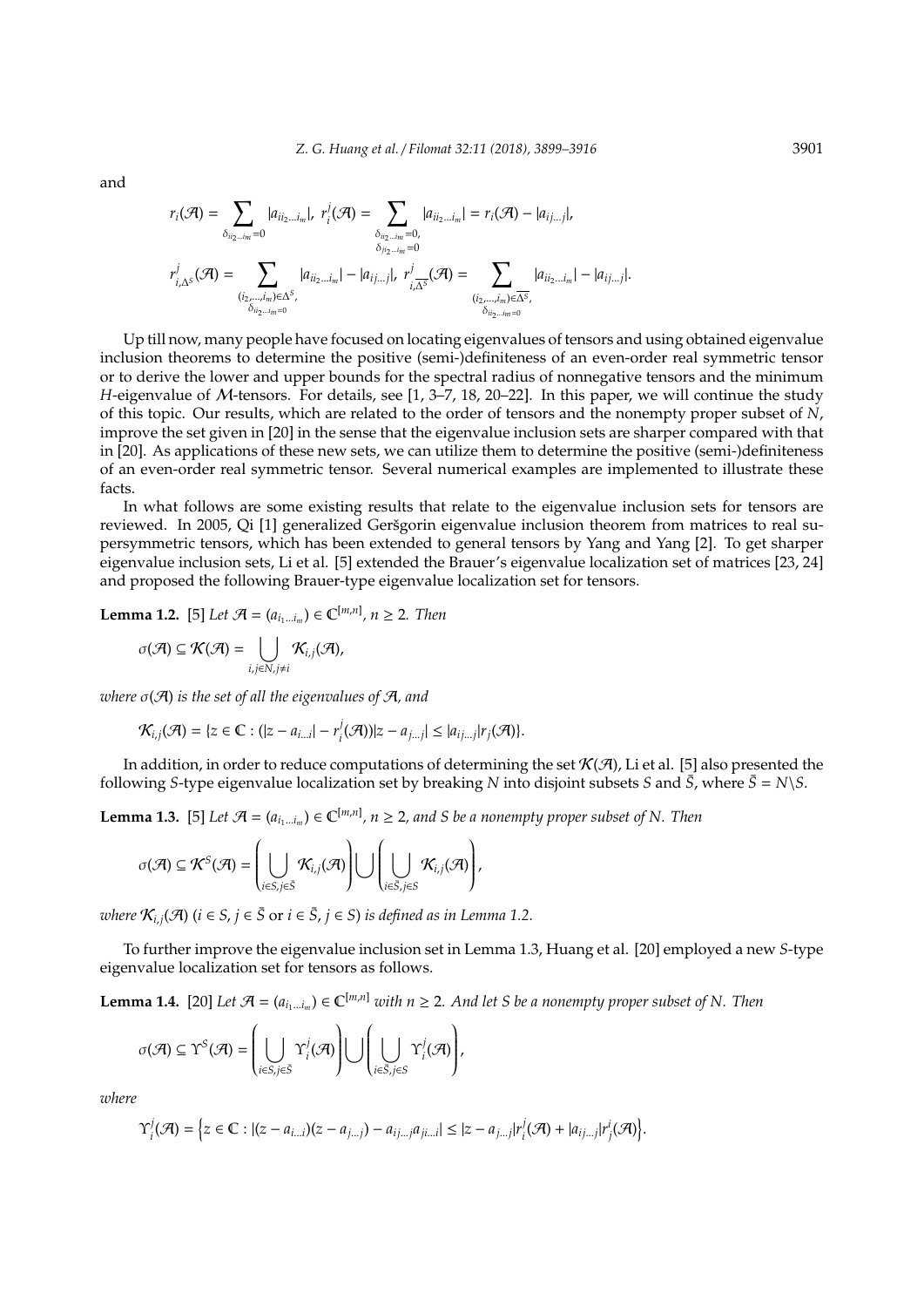Very recently, Zhao and Sang [21] gave a sharper eigenvalue inclusion set for tensors without considering the selection of *S* compared with that in Lemma 1.4.

**Lemma 1.5.** [21] *Let*  $\mathcal{A} = (a_{i_1...i_m}) \in \mathbb{C}^{[m,n]}$  *with*  $n \geq 2$ *. Then* 

$$
\sigma(\mathcal{A}) \subseteq \Delta^{\cap}(\mathcal{A}) := \bigcup_{i \in N} \bigcap_{j \in N, j \neq i} \Upsilon_i^j(\mathcal{A}),
$$

*where* Υ *j*  $\mathcal{A}_i^j(\mathcal{A})$  is defined as in Lemma 1.4.

#### **2. Some New** *S***-type Eigenvalue Inclusion Sets for Tensors and Their Comparison Theorems**

The main focus of this section is to study the eigenvalue inclusion sets for tensor A. Some new *S*-type eigenvalue sets for tensors as well as the comparisons between the proposed sets with some existing ones are established.

**Theorem 2.1.** *Let*  $\mathcal{A} = (a_{i_1...i_m}) \in \mathbb{C}^{[m,n]}$  *with*  $n \geq 2$ . And let S be a nonempty proper subset of N. Then

$$
\sigma(\mathcal{A}) \subseteq \mathcal{E}^S(\mathcal{A}) = \left(\bigcup_{i \in S, j \in \bar{S}} \mathcal{E}_{i,j}^S(\mathcal{A})\right) \bigcup \left(\bigcup_{i \in \bar{S}, j \in S} \mathcal{E}_{i,j}^{\bar{S}}(\mathcal{A})\right),\tag{2}
$$

*where*

$$
\mathcal{E}_{i,j}^{S}(\mathcal{A}) = \left\{ z \in \mathbb{C} : \left[ |(z - a_{i\ldots i})(z - a_{j\ldots j}) - a_{ij\ldots j}a_{ji\ldots i}| - |z - a_{j\ldots j}|r_{i\overline{\Delta^{S}}}^{j}(\mathcal{A}) - |a_{ij\ldots j}|r_{j\overline{\Delta^{S}}}^{i}(\mathcal{A}) \right] \right\}
$$

$$
\cdot |(z - a_{i\ldots i})(z - a_{j\ldots j}) - a_{ij\ldots j}a_{ji\ldots i}| \leq \left[ |z - a_{j\ldots j}|r_{i\Delta^{S}}^{j}(\mathcal{A}) + |a_{ij\ldots j}|r_{j\Delta^{S}}^{i}(\mathcal{A}) \right]
$$

$$
\cdot \left[ |z - a_{i\ldots i}|r_{j}^{i}(\mathcal{A}) + |a_{ji\ldots i}|r_{i}^{j}(\mathcal{A}) \right] \right\},
$$

$$
\mathcal{E}_{i,j}^{S}(\mathcal{A}) = \left\{ z \in \mathbb{C} : \left[ |(z - a_{i\ldots i})(z - a_{j\ldots j}) - a_{ij\ldots j}a_{ji\ldots i}| - |z - a_{j\ldots j}|r_{i\overline{\Delta^{S}}}^{j}(\mathcal{A}) - |a_{ij\ldots j}|r_{j\overline{\Delta^{S}}}^{i}(\mathcal{A}) \right] \right\}.
$$

$$
\cdot |(z - a_{i\ldots i})(z - a_{j\ldots j}) - a_{ij\ldots j}a_{ji\ldots i}| \leq \left[ |z - a_{j\ldots j}|r_{i\Delta^{S}}^{j}(\mathcal{A}) + |a_{ij\ldots j}|r_{j\Delta^{S}}^{i}(\mathcal{A}) \right] \right\}.
$$

*Proof.* For any  $\lambda \in \sigma(\mathcal{A})$ , let  $x = (x_1, \dots, x_n)^T \in \mathbb{C}^n \setminus \{0\}$  be an eigenvector corresponding to  $\lambda$ , i.e.,

$$
\mathcal{A}x^{m-1} = \lambda x^{[m-1]}.
$$
\n(3)

 $\sqrt{ }$ 

 $\begin{array}{c} \hline \end{array}$ 

 $\begin{array}{c} \hline \end{array}$ 

Let  $|x_p| = \max_{i \in S} \{|x_i|\}$  and  $|x_q| = \max_{i \in \overline{S}} \{|x_i|\}$ . We prove this theorem by distinguishing two cases as follows. (i)  $|x_p| \ge |x_q|$ , so  $|x_p| = \max_{i \in N} \{ |x_i| \}$  and  $|x_p| > 0$ . It follows from (3) that

$$
\left\{\sum_{i_2,\dots,i_m=1}^n a_{pi_2\dots i_m}x_{i_2}\cdots x_{i_m} = \lambda x_p^{m-1},\right.\newline\sum_{i_2,\dots,i_m=1}^n a_{qi_2\dots i_m}x_{i_2}\cdots x_{i_m} = \lambda x_q^{m-1}.
$$

We can reformulate the above equations in (4) after straightforward derivations

$$
\sum_{\substack{\delta_{pi_2\ldots i_m=0},\\ \delta_{q_{i_2\ldots i_m=0}}} a_{pi_2\ldots i_m} x_{i_2} \cdots x_{i_m} = (\lambda - a_{p\ldots p}) x_p^{m-1} - a_{pq\ldots q} x_q^{m-1},
$$
\n
$$
\sum_{\substack{\delta_{q_{i_2\ldots i_m=0},\\ \delta_{pi_2\ldots i_m=0}}} a_{qi_2\ldots i_m} x_{i_2} \cdots x_{i_m} = (\lambda - a_{q\ldots q}) x_q^{m-1} - a_{qp\ldots p} x_p^{m-1}.
$$
\n(4)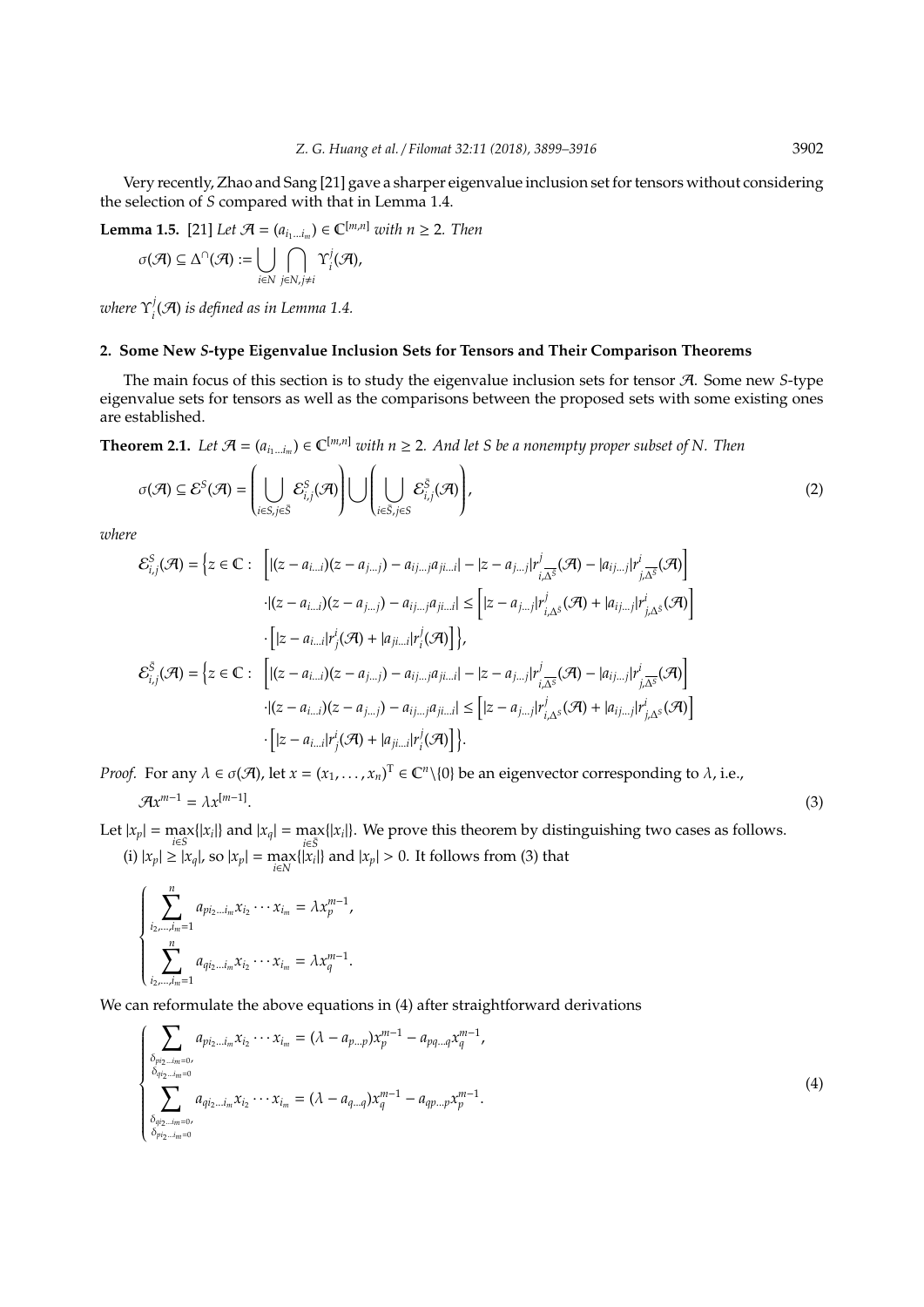Premultiplying by  $(\lambda - a_{q...q})$  in the first equation of (4) results in

$$
(\lambda - a_{q \cdots q}) \sum_{\substack{\delta_{p i_2 \cdots i_m = 0, \\ \delta_{q i_2 \cdots i_m = 0}}} a_{p i_2 \cdots i_m} x_{i_2} \cdots x_{i_m} = (\lambda - a_{q \cdots q})(\lambda - a_{p \cdots p}) x_p^{m-1} - a_{pq \cdots q} (\lambda - a_{q \cdots q}) x_q^{m-1}.
$$
\n
$$
(5)
$$

Combining (5) and the second equation of (4) derives

$$
(\lambda - a_{q...q}) \sum_{\substack{\delta_{pi_2...im=0}, \\ \delta_{qi_2...im=0}}} a_{pi_2...im} x_{i_2} \cdots x_{i_m} + a_{pq...q} \sum_{\substack{\delta_{qi_2...im=0}, \\ \delta_{pi_2...im=0}}} a_{qi_2...im} x_{i_2} \cdots x_{i_m}
$$
  
= 
$$
[(\lambda - a_{p...p})(\lambda - a_{q...q}) - a_{pq...q} a_{qp...p}] x_p^{m-1}.
$$
 (6)

It follows from (6) that

$$
(\lambda - a_{q...q}) \sum_{\substack{\delta_{pi_2...im} = 0, \\ \delta_{qi_2...im} = 0}} a_{pi_2...im} x_{i_2} \cdots x_{i_m} + a_{pq...q} \sum_{\substack{\delta_{qi_2...im} = 0, \\ \delta_{pi_2...im} = 0}} a_{qi_2...i_m} x_{i_2} \cdots x_{i_m}
$$
  
\n
$$
= (\lambda - a_{q...q}) \left[ \sum_{\substack{(i_2,...,i_m) \in \overline{\Delta^S}, \\ \delta_{pi_2...im} = 0}} a_{pi_2...i_m} x_{i_2} \cdots x_{i_m} + \sum_{\substack{(i_2,...,i_m) \in \Delta^S, \\ \delta_{qi_2...im} = 0}} a_{pi_2...i_m} x_{i_2} \cdots x_{i_m} \right]
$$
  
\n
$$
+ a_{pq...q} \left[ \sum_{\substack{(i_2,...,i_m) \in \overline{\Delta^S}, \\ (\delta_{pi_2...im} = 0)}} a_{qi_2...i_m} x_{i_2} \cdots x_{i_m} + \sum_{\substack{(i_2,...,i_m) \in \Delta^S, \\ \delta_{qi_2...im} = 0}} a_{qi_2...i_m} x_{i_2} \cdots x_{i_m} \right].
$$

Taking absolute values and using the triangle inequality in the above equation yield

$$
|(\lambda - a_{p\ldots p})(\lambda - a_{q\ldots q}) - a_{pq\ldots q}a_{qp\ldots p}||x_p|^{m-1}
$$
  
\n
$$
\leq |\lambda - a_{q\ldots q}| \left[ r^q_{p,\Delta^S}(\mathcal{A})|x_p|^{m-1} + r^q_{p,\Delta^S}(\mathcal{A})|x_q|^{m-1} \right] + |a_{pq\ldots q}| \left[ r^p_{q,\Delta^S}(\mathcal{A})|x_p|^{m-1} + r^p_{q,\Delta^S}(\mathcal{A})|x_q|^{m-1} \right],
$$

which can be rewritten as .<br>"

$$
\left[ |(\lambda - a_{p\ldots p})(\lambda - a_{q\ldots q}) - a_{pq\ldots q}a_{qp\ldots p}| - |\lambda - a_{q\ldots q}|r_{p,\Delta^{\bar{s}}}^q(\mathcal{A}) - |a_{pq\ldots q}|r_{q,\Delta^{\bar{s}}}^p(\mathcal{A}) \right] |x_p|^{m-1}
$$
  
\n
$$
\leq \left[ |\lambda - a_{q\ldots q}|r_{p,\Delta^{\bar{s}}}^q(\mathcal{A}) + |a_{pq\ldots q}|r_{q,\Delta^{\bar{s}}}^p(\mathcal{A}) \right] |x_q|^{m-1}.
$$
\n(7)

#

If  $|x_q| = 0$ . Note that  $|x_p| > 0$ , then it follows from (7) that

$$
|(\lambda - a_{p\ldots p})(\lambda - a_{q\ldots q}) - a_{pq\ldots q}a_{qp\ldots p}| - |z - a_{q\ldots q}|r_{p,\Delta^{\overline{s}}}^q(\mathcal{A}) - |a_{pq\ldots q}|r_{q,\Delta^{\overline{s}}}^p(\mathcal{A}) \leq 0.
$$

It is evident that  $z \in \mathcal{E}_{p,q}^S(\mathcal{A}) \subseteq \cup$ *i*∈*S*,*j*∈*S*¯  $\mathcal{E}^S_{i,j}(\mathcal{A}) \subseteq \mathcal{E}^S(\mathcal{A})$ . Otherwise,  $|x_q| > 0$ . Under this condition, by premultiplying by  $(\lambda - a_{p\ldots p})$  in the second equation of (4), we obtain

$$
(\lambda - a_{p\ldots p}) \sum_{\substack{\delta_{q i_2\ldots i_m=0}\\ \delta_{p i_2\ldots i_m=0}}} a_{q i_2\ldots i_m} x_{i_2}\cdots x_{i_m} = (\lambda - a_{p\ldots p})(\lambda - a_{q\ldots q}) x_q^{m-1} - (\lambda - a_{p\ldots p}) a_{q p\ldots p} x_p^{m-1}.
$$
\n(8)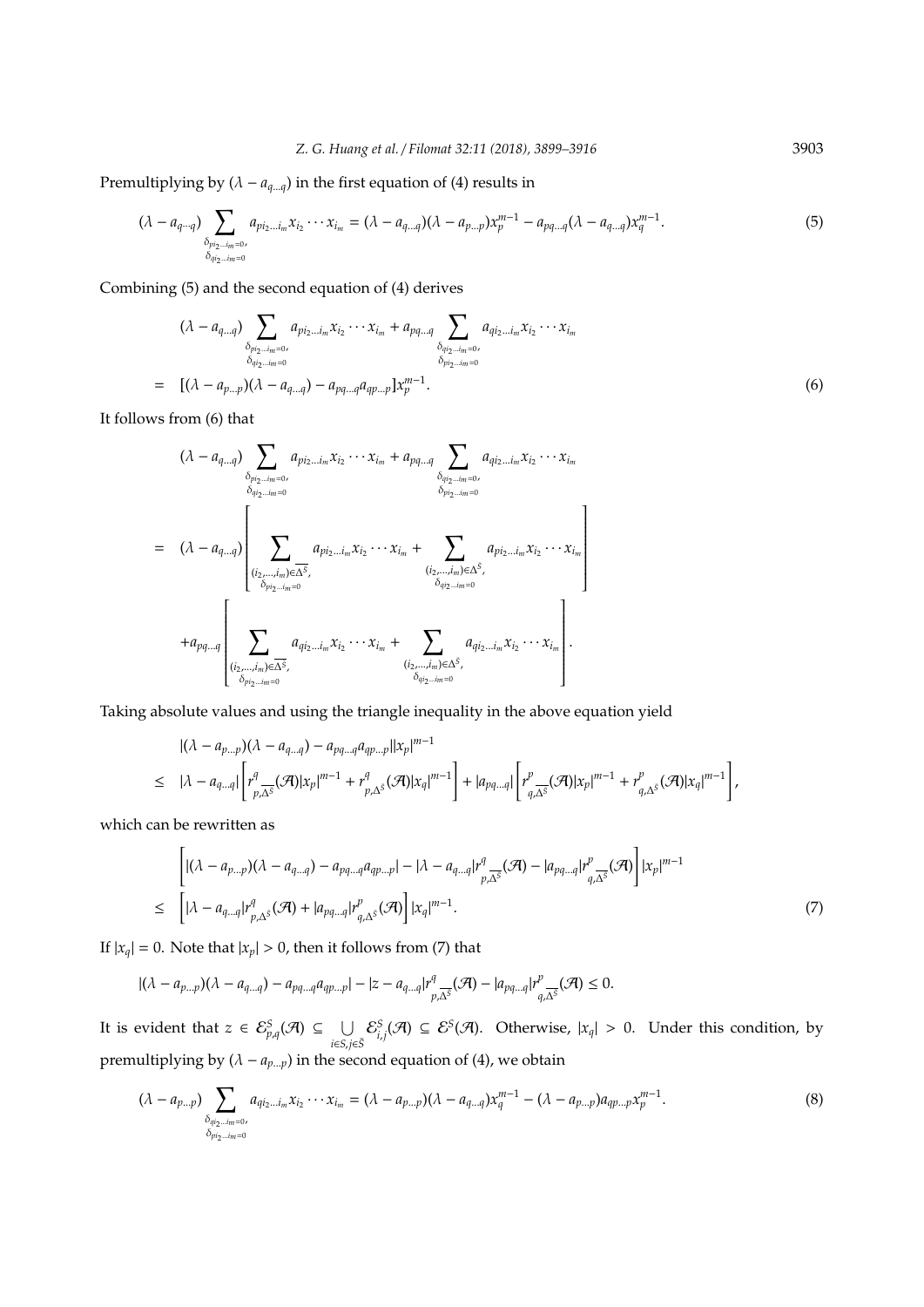Multiplying the first equation of (4) with *aqp*...*<sup>p</sup>* and adding it to (8) give

$$
(\lambda - a_{p...p}) \sum_{\substack{\delta_{pi_2...im=0}, \\ \delta_{qi_2...im=0}}} a_{qi_2...im} x_{i_2} \cdots x_{i_m} + a_{qp...p} \sum_{\substack{\delta_{pi_2...im=0}, \\ \delta_{qi_2...im=0}}} a_{pi_2...im} x_{i_2} \cdots x_{i_m}
$$
  
= 
$$
[(\lambda - a_{p...p})(\lambda - a_{q...q}) - a_{pq...q} a_{qp...p}] x_q^{m-1}.
$$
 (9)

Taking absolute values and using the triangle inequality in (9) lead to

$$
|(\lambda - a_{p\ldots p})(\lambda - a_{q\ldots q}) - a_{pq\ldots q}a_{qp\ldots p}||x_q|^{m-1} \leq [|\lambda - a_{p\ldots p}|r_q^p(\mathcal{A}) + |a_{qp\ldots p}|r_p^q(\mathcal{A})] |x_p|^{m-1}.
$$
\n(10)

Since  $|x_p| \ge |x_q| > 0$ , we multiply (7) with (10) and derive

$$
\begin{aligned} &\left[ |(\lambda-a_{p..p})(\lambda-a_{q..q})-a_{pq..q}a_{qp..p}| - |\lambda-a_{q..q}|r_{p,\Delta^{\bar{s}}}^q(\mathcal{A})-|a_{pq..q}|r_{q,\Delta^{\bar{s}}}^p(\mathcal{A})\right] \\ &\cdot |(\lambda-a_{p..p})(\lambda-a_{q..q})-a_{pq..q}a_{qp..p}| \leq \left[ |\lambda-a_{q..q}|r_{p,\Delta^{\bar{s}}}^q(\mathcal{A})+|a_{pq..q}|r_{q,\Delta^{\bar{s}}}^p(\mathcal{A})\right] \\ &\cdot \left[ |\lambda-a_{p..p}|r_q^p(\mathcal{A})+|a_{qp..p}|r_p^q(\mathcal{A})\right], \end{aligned}
$$

which means that  $\lambda \in \mathcal{E}_{p,q}^S(\mathcal{A}) \subseteq \cup$ *i*∈*S*,*j*∈*S*¯  $\mathcal{E}^{S}_{i,j}(\mathcal{A}) \subseteq \mathcal{E}^{S}(\mathcal{A}).$ 

(ii)  $|x_p| \le |x_q|$ , so  $|x_q| = \max_{i \in \mathbb{N}} \{|x_i|\}$  and  $|x_q| > 0$ . By utilizing the similar method in (i), it holds that

$$
\begin{aligned}\n\left[ |(\lambda - a_{q\ldots q})(\lambda - a_{p\ldots p}) - a_{qp\ldots p}a_{pq\ldots q}| - |\lambda - a_{p\ldots p}|r^p_{q,\Delta^S}(\mathcal{A}) - |a_{qp\ldots p}|r^q_{p,\Delta^S}(\mathcal{A}) \right] |x_q|^{m-1} \\
\leq \left[ |\lambda - a_{p\ldots p}|r^p_{q,\Delta^S}(\mathcal{A}) + |a_{qp\ldots p}|r^q_{p,\Delta^S}(\mathcal{A}) \right] |x_p|^{m-1}\n\end{aligned}
$$
\n(11)

and

$$
|(\lambda - a_{p...p})(\lambda - a_{q...q}) - a_{pq...q}a_{qp...p}||x_p|^{m-1} \leq [|\lambda - a_{q...q}|r_p^q(\mathcal{A}) + |a_{pq...q}|r_q^p(\mathcal{A})] |x_q|^{m-1}.
$$
 (12)

If  $|x_p| = 0$ , then it follows from (11) that

$$
|(\lambda - a_{q\ldots q})(\lambda - a_{p\ldots p}) - a_{qp\ldots p}a_{pq\ldots q}| - |\lambda - a_{p\ldots p}|r_{q,\Delta^S}^p(\mathcal{A}) - |a_{qp\ldots p}|r_{p,\Delta^S}^q(\mathcal{A}) \le 0
$$

by  $|x_q| > 0$ . Obviously,  $\lambda \in \mathcal{E}_{q,p}^{\bar{S}}(\mathcal{A}) \subseteq \cup$ *i*∈*S*¯,*j*∈*S*  $\mathcal{E}_{i,j}^{\bar{S}}(\mathcal{A}) \subseteq \mathcal{E}^{S}(\mathcal{A})$ . If  $|x_p| > 0$ , then combining (11) and (12) leads to

$$
\left[ |(\lambda - a_{q\ldots q})(\lambda - a_{p\ldots p}) - a_{qp\ldots p}a_{pq\ldots q}| - |\lambda - a_{p\ldots p}|r_{q,\Delta^S}^p(\mathcal{A}) - |a_{qp\ldots p}|r_{p,\Delta^S}^q(\mathcal{A}) \right]
$$
  
 
$$
\cdot |(\lambda - a_{q\ldots q})(\lambda - a_{p\ldots p}) - a_{qp\ldots p}a_{pq\ldots q}| \leq |(\lambda - a_{p\ldots p})r_{q,\Delta^S}^p(\mathcal{A}) + |a_{qp\ldots p}|r_{p,\Delta^S}^q(\mathcal{A})|
$$
  
 
$$
\cdot [|\lambda - a_{q\ldots q}|r_p^q(\mathcal{A}) + |a_{pq\ldots q}|r_q^p(\mathcal{A})].
$$

This means that  $z \in \mathcal{E}^{\bar{S}}_{q,p}(\mathcal{A}) \subseteq \cup$ *i*∈*S*¯,*j*∈*S*  $\mathcal{E}_{i,j}^{\bar{S}}(\mathcal{A})\subseteq\mathcal{E}^{S}(\mathcal{A})$ . This completes our proof of Theorem 2.1.

Next, we establish a comparison theorem for the new *S*-type eigenvalue inclusion set derived in Theorem 2.1 and those in Lemmas 1.2-1.4.

**Theorem 2.2.** *Let*  $\mathcal{A} = (a_{i_1...i_m}) \in \mathbb{C}^{[m,n]}$  *with*  $n \geq 2$  *and S be a nonempty proper subset of N. Then*  $\mathcal{E}^{\mathcal{S}}(\mathcal{A}) \subseteq \Upsilon^{\mathcal{S}}(\mathcal{A}) \subseteq \mathcal{K}^{\mathcal{S}}(\mathcal{A}) \subseteq \mathcal{K}(\mathcal{A}).$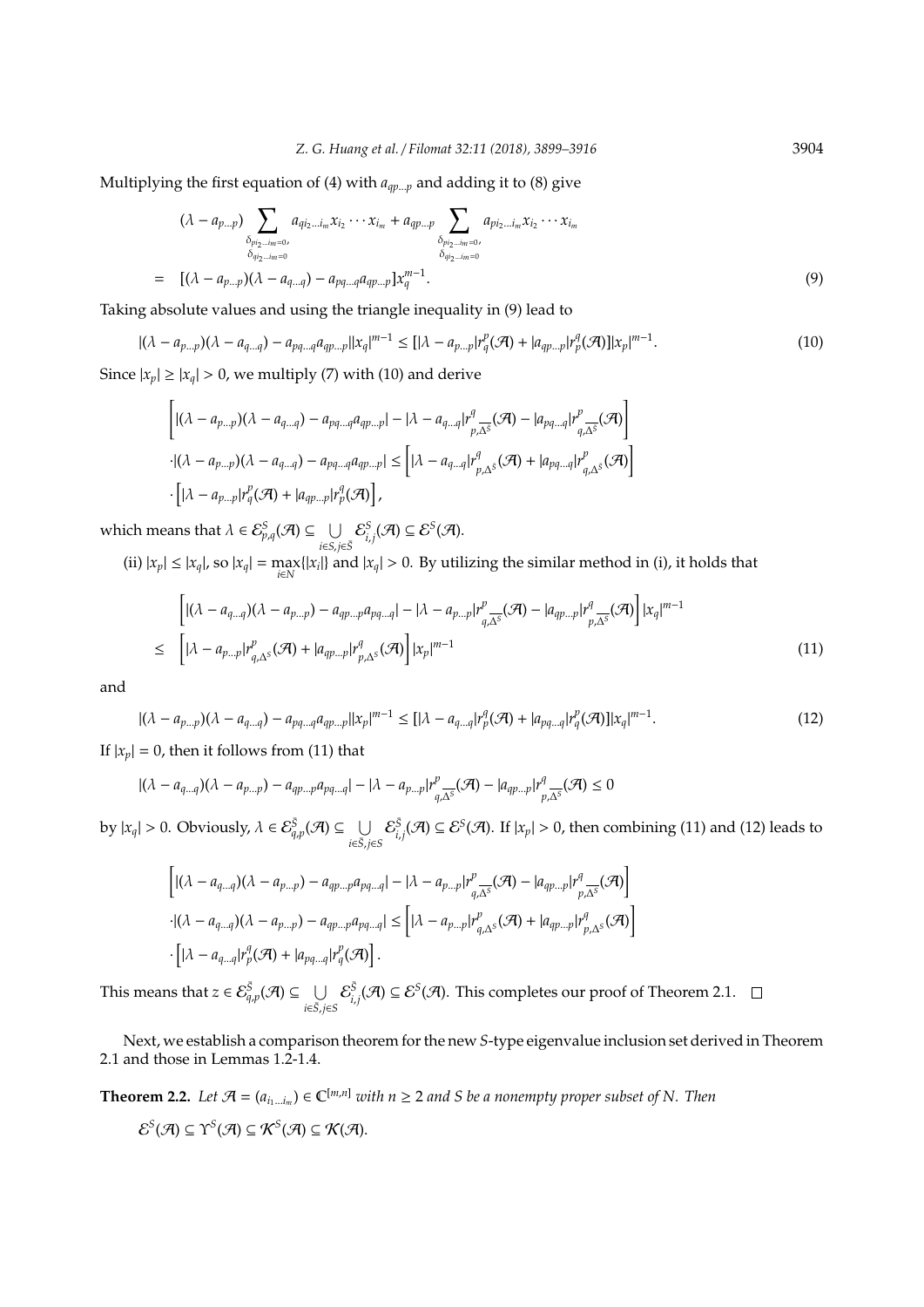*Proof.* From Theorem 3.2 of [20], it can be seen that  $\Upsilon^S(\mathcal{A}) \subseteq \mathcal{K}^S(\mathcal{A}) \subseteq \mathcal{K}(\mathcal{A})$ . Thus, we only need to prove  $\mathcal{E}^S(\mathcal{A}) \subseteq \Upsilon^S(\mathcal{A})$ . Let  $z \in \mathcal{E}^S(\mathcal{A})$ . Without loss of generality, we assume that  $z \in \bigcup_{z \in \mathcal{A}} \mathcal{E}^S_{i,j}(\mathcal{A})$  (we can prove it *i*∈*S*,*j*∈*S*¯

similarly if  $z \in \bigcup$ *i*∈*S*¯,*j*∈*S*  $\mathcal{E}_{i,j}^{\bar{S}}(\mathcal{A})$ ). Then there exist  $p \in S$  and  $q \in \bar{S}$  such that  $z \in \mathcal{E}_{p,q}^{S}(\mathcal{A})$ , that is

$$
\left[ |(z - a_{p...p})(z - a_{q...q}) - a_{pq...q} a_{qp...p}| - |z - a_{q...q}| r^q_{p,\Delta^S}(\mathcal{A}) - |a_{pq...q}| r^p_{q,\Delta^S}(\mathcal{A}) \right]
$$
  
 
$$
\cdot |(z - a_{p...p})(z - a_{q...q}) - a_{pq...q} a_{qp...p}| \leq [ |z - a_{q...q}| r^q_{p,\Delta^S}(\mathcal{A}) + |a_{pq...q}| r^p_{q,\Delta^S}(\mathcal{A}) ]
$$
  
 
$$
\cdot [ |z - a_{p...p}| r^p_q(\mathcal{A}) + |a_{qp...p}| r^q_p(\mathcal{A}) ],
$$

thus

$$
|(z - a_{p\ldots p})(z - a_{q\ldots q}) - a_{pq\ldots q}a_{qp\ldots p}| - |z - a_{q\ldots q}|r_{p,\Delta^S}^q(\mathcal{A}) - |a_{pq\ldots q}|r_{q,\Delta^S}^p(\mathcal{A})
$$
  
\n
$$
\leq |z - a_{q\ldots q}|r_{p,\Delta^S}^q(\mathcal{A}) + |a_{pq\ldots q}|r_{q,\Delta^S}^p(\mathcal{A})
$$
\n(13)

or

$$
|(\lambda - a_{p\ldots p})(\lambda - a_{q\ldots q}) - a_{pq\ldots q}a_{qp\ldots p}| \leq |\lambda - a_{p\ldots p}|r_q^p(\mathcal{A}) + |a_{qp\ldots p}|r_p^q(\mathcal{A})
$$
\n(14)

hold. If Inequality (13) holds, then it has

$$
\begin{aligned}\n &|\left(z-a_{p\ldots p}\right)(z-a_{q\ldots q})-a_{pq\ldots q}a_{qp\ldots p}|\n \leq &|z-a_{q\ldots q}|\left(r^q_{p\ldots\delta}(\mathcal{A})+r^q_{p\ldots\delta}(\mathcal{A})\right)+|a_{pq\ldots q}|\left(r^p_{q\ldots\delta}(\mathcal{A})+r^p_{q\ldots\delta}(\mathcal{A})\right) \\
 &= &|z-a_{q\ldots q}|r^q_p(\mathcal{A})+|a_{pq\ldots q}|r^p_q(\mathcal{A}).\n \end{aligned}
$$

This means that  $z \in \Upsilon_p^q(\mathcal{A}) \subseteq \cup$ *i*∈*S*,*j*∈*S*¯  $\Upsilon_i^j$  $A_i^j(\mathcal{A}) \subseteq \Upsilon^S(\mathcal{A})$ . In addition, if Inequality (14) holds, then it is evident that  $z \in \Upsilon_q^p(\mathcal{A}) \subseteq \cup$ *i*∈*S*¯,*j*∈*S*  $\Upsilon^j_i$  $i^{j}(\mathcal{A}) \subseteq \Upsilon^{S}(\mathcal{A}).$ 

We summarize the above discussions and infer that  $\mathcal{E}^S(\mathcal{A}) \subseteq \Upsilon^S(\mathcal{A})$ . This proof is completed.

In the following theorem, another *S*-type eigenvalue localization set for tensors is established, which is sharper than that in Theorem 2.1.

**Theorem 2.3.** *Let*  $\mathcal{A} = (a_{i_1...i_m}) \in \mathbb{C}^{[m,n]}$  *with*  $n \geq 2$ . And let S be a nonempty proper subset of N. Then

$$
\sigma(\mathcal{A}) \subseteq \mathcal{W}^S(\mathcal{A}) = (\mathcal{W}_{i,j}^S(\mathcal{A})) \bigcup (\mathcal{W}_{i,j}^S(\mathcal{A})),
$$
\n(15)

*where*

$$
\label{eq:W} \begin{split} &\mathcal{W}_{i,j}^S(\mathcal{A}) = \left(\bigcup_{i \in S, j \in \bar{S}} \hat{\mathcal{W}}_{i,j}^1(\mathcal{A})\right) \bigcup \left(\bigcup_{i \in S, j \in \bar{S}} \left(\tilde{\mathcal{W}}_{i,j}^1(\mathcal{A}) \bigcap \Theta_i^j(\mathcal{A})\right)\right),\\ &\mathcal{W}_{i,j}^S(\mathcal{A}) = \left(\bigcup_{i \in \bar{S}, j \in S} \hat{\mathcal{W}}_{i,j}^2(\mathcal{A})\right) \bigcup \left(\bigcup_{i \in \bar{S}, j \in S} \left(\tilde{\mathcal{W}}_{i,j}^2(\mathcal{A}) \bigcap \Theta_i^j(\mathcal{A})\right)\right), \end{split}
$$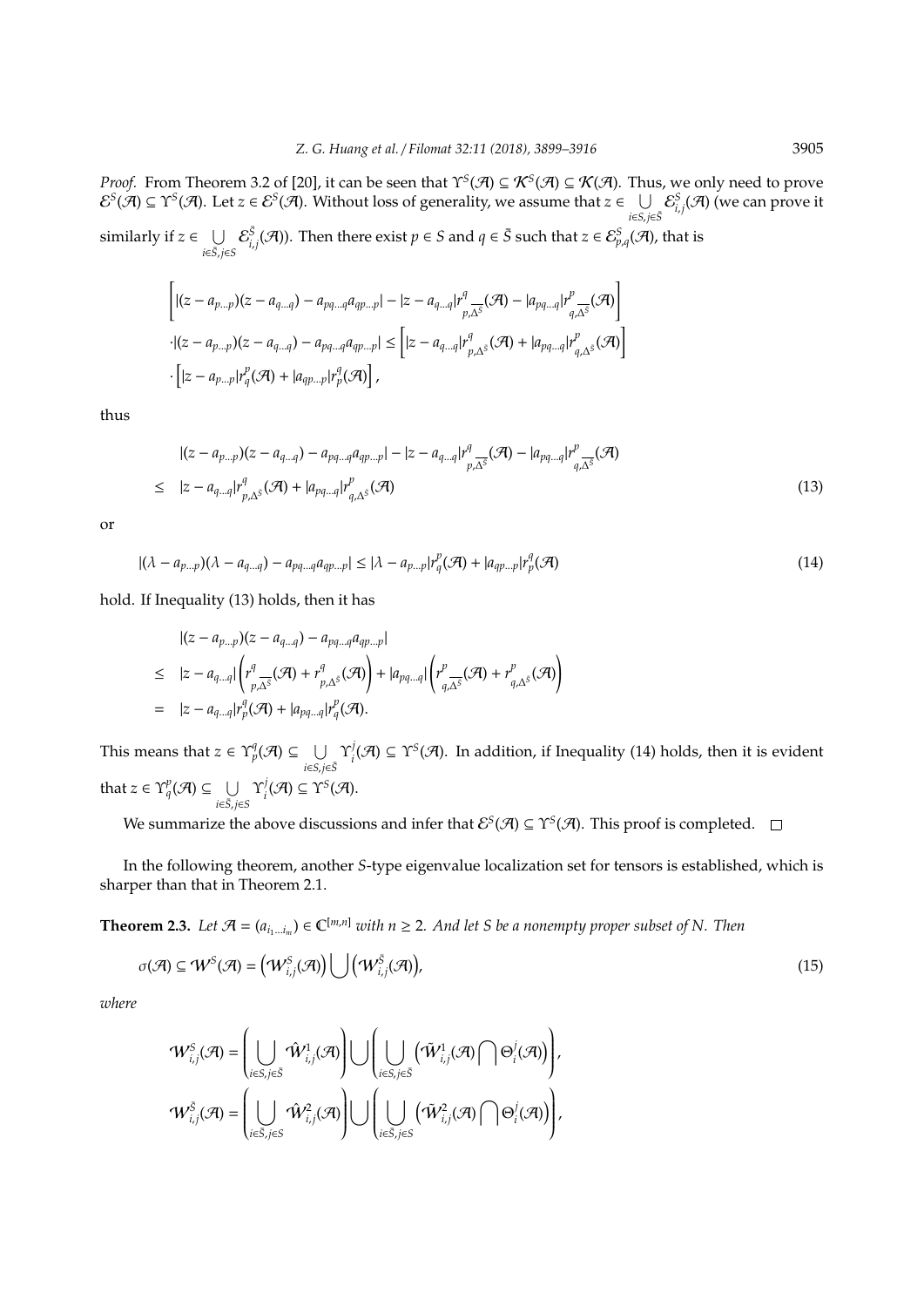*with*

$$
\hat{W}_{i,j}^{1}(\mathcal{A}) = \{z \in \mathbb{C} : |(z - a_{i...i})(z - a_{j...j}) - a_{ij...i}a_{ji...i}| \leq |z - a_{j...j}|r_{i,\overline{\Delta^{5}}}^{j}(\mathcal{A}) + |a_{ij...j}|r_{j,\overline{\Delta^{5}}}^{i}(\mathcal{A})\},
$$
\n
$$
\hat{W}_{i,j}^{2}(\mathcal{A}) = \{z \in \mathbb{C} : |(z - a_{i...i})(z - a_{j...j}) - a_{ij...i}a_{ji...i}| \leq |z - a_{j...j}|r_{i,\overline{\Delta^{5}}}^{j}(\mathcal{A}) + |a_{ij...j}|r_{j,\overline{\Delta^{5}}}^{i}(\mathcal{A})\},
$$
\n
$$
\hat{W}_{i,j}^{1}(\mathcal{A}) = \{z \in \mathbb{C} : |[(z - a_{i...i})(z - a_{j...j}) - a_{ij...j}a_{ji...i}] - |z - a_{j...j}|r_{i,\overline{\Delta^{5}}}^{j}(\mathcal{A}) - |a_{ij...j}|r_{j,\overline{\Delta^{5}}}^{i}(\mathcal{A})\}]
$$
\n
$$
\cdot \left[ |(z - a_{j...j})(z - a_{i...i}) - a_{ij...j}a_{ji...i}| - |z - a_{i...i}|r_{j,\Delta^{5}}^{i}(\mathcal{A}) - |a_{ji...j}|r_{i,\Delta^{5}}^{i}(\mathcal{A})\right]
$$
\n
$$
\leq |z - a_{j...j}|r_{i,\Delta^{5}}^{j}(\mathcal{A}) + |a_{ij...j}|r_{j,\Delta^{5}}^{j}(\mathcal{A})\right] \left[ |z - a_{i...i}|r_{j,\Delta^{5}}^{j}(\mathcal{A}) + |a_{ji...i}|r_{i,\Delta^{5}}^{j}(\mathcal{A})\right],
$$
\n
$$
\hat{W}_{i,j}^{2}(\mathcal{A}) = \{z \in \mathbb{C} : |[(z - a_{i...i})(z - a_{j...j}) - a_{ij...j}a_{ji...i}] - |z - a_{j...j}|r_{i,\Delta^{5}}^{j}(\mathcal{A}) - |a_{ij...j}|r_{j,\Delta^{5}}^{j}(\mathcal{A})\]
$$
\n
$$
\cdot \left[ |(z - a_{j...j})(z - a_{j...
$$

*Proof.* For any  $\lambda \in \sigma(\mathcal{A})$ , let  $x = (x_1, \ldots, x_n)^T \in \mathbb{C}^n \setminus \{0\}$  be an eigenvector corresponding to  $\lambda$ , i.e.,

$$
\mathcal{A}x^{m-1} = \lambda x^{[m-1]}.\tag{16}
$$

Let  $|x_p| = \max_{i \in S} \{|x_i|\}$  and  $|x_q| = \max_{i \in \overline{S}} \{|x_i|\}$ . There two situations stated as follows. (i)  $|x_p|$  ≥  $|x_q|$ , so  $|x_p| = \max_{i \in N} \{ |x_i| \}$  and  $|x_p| > 0$ . It follows from (16) that

$$
\begin{cases}\n\sum_{\substack{\delta_{pi_2\dots i_m=0,\\ \delta_{q_i_2\dots i_m=0}}} a_{pi_2\dots i_m} x_{i_2} \cdots x_{i_m} = (\lambda - a_{p\dots p}) x_p^{m-1} - a_{pq\dots q} x_q^{m-1}, \\
\sum_{\substack{\delta_{q_i_2\dots i_m=0,\\ \delta_{p_i_2\dots i_m=0}}} a_{q_i_2\dots i_m} x_{i_2} \cdots x_{i_m} = (\lambda - a_{q\dots q}) x_q^{m-1} - a_{qp\dots p} x_p^{m-1}.\n\end{cases} (17)
$$

Similar to the proof of Theorem 2.1, we can derive

$$
\begin{aligned}\n\left[ |(\lambda - a_{p\ldots p})(\lambda - a_{q\ldots q}) - a_{pq\ldots q}a_{qp\ldots p}| - |\lambda - a_{q\ldots q}|r_{p,\Delta^{\bar{s}}}^q(\mathcal{A}) - |a_{pq\ldots q}|r_{q,\Delta^{\bar{s}}}^p(\mathcal{A}) \right] |x_p|^{m-1} \\
\leq \left[ |\lambda - a_{q\ldots q}|r_{p,\Delta^{\bar{s}}}^q(\mathcal{A}) + |a_{pq\ldots q}|r_{q,\Delta^{\bar{s}}}^p(\mathcal{A}) \right] |x_q|^{m-1}.\n\end{aligned} \tag{18}
$$

If  $|x_a| = 0$ , then from (18), it holds that

$$
|(\lambda - a_{p\ldots p})(\lambda - a_{q\ldots q}) - a_{pq\ldots q}a_{qp\ldots p}| \leq |\lambda - a_{q\ldots q}|r^q_{p,\Delta^S}(\mathcal{A}) + |a_{pq\ldots q}|r^p_{q,\Delta^S}(\mathcal{A}).
$$

Evidently,  $\lambda \in \hat{\mathcal{W}}_{p,q}^1(\mathcal{A}) \subseteq \cup$ *i*∈*S*,*j*∈*S*¯  $\hat{W}_{i,j}^1(\mathcal{A}) \subseteq \mathcal{W}^S(\mathcal{A})$ . Otherwise,  $|x_q| > 0$ . If  $\lambda \notin \bigcup_{q \geq 0}$ *i*∈*S*,*j*∈*S*¯  $\hat{\cal W}_{i,j}^1({\mathcal A}),$  then for any *i* ∈ *S* and *j* ∈  $\overline{S}$ , we have

$$
|(\lambda-a_{i\ldots i})(\lambda-a_{j\ldots j})-a_{ij\ldots j}a_{ji\ldots i}|>|\lambda-a_{j\ldots j}|r_{i,\overline{\Delta^S}}^j(\mathcal{A})+|a_{ij\ldots j}|r_{j,\overline{\Delta^S}}^i(\mathcal{A}).
$$

It follows from (18) that

"

$$
|(\lambda - a_{p\ldots p})(\lambda - a_{q\ldots q}) - a_{pq\ldots q}a_{qp\ldots p}| \leq |\lambda - a_{q\ldots q}|r_p^q(\mathcal{A}) + |a_{pq\ldots q}|r_q^p(\mathcal{A}),
$$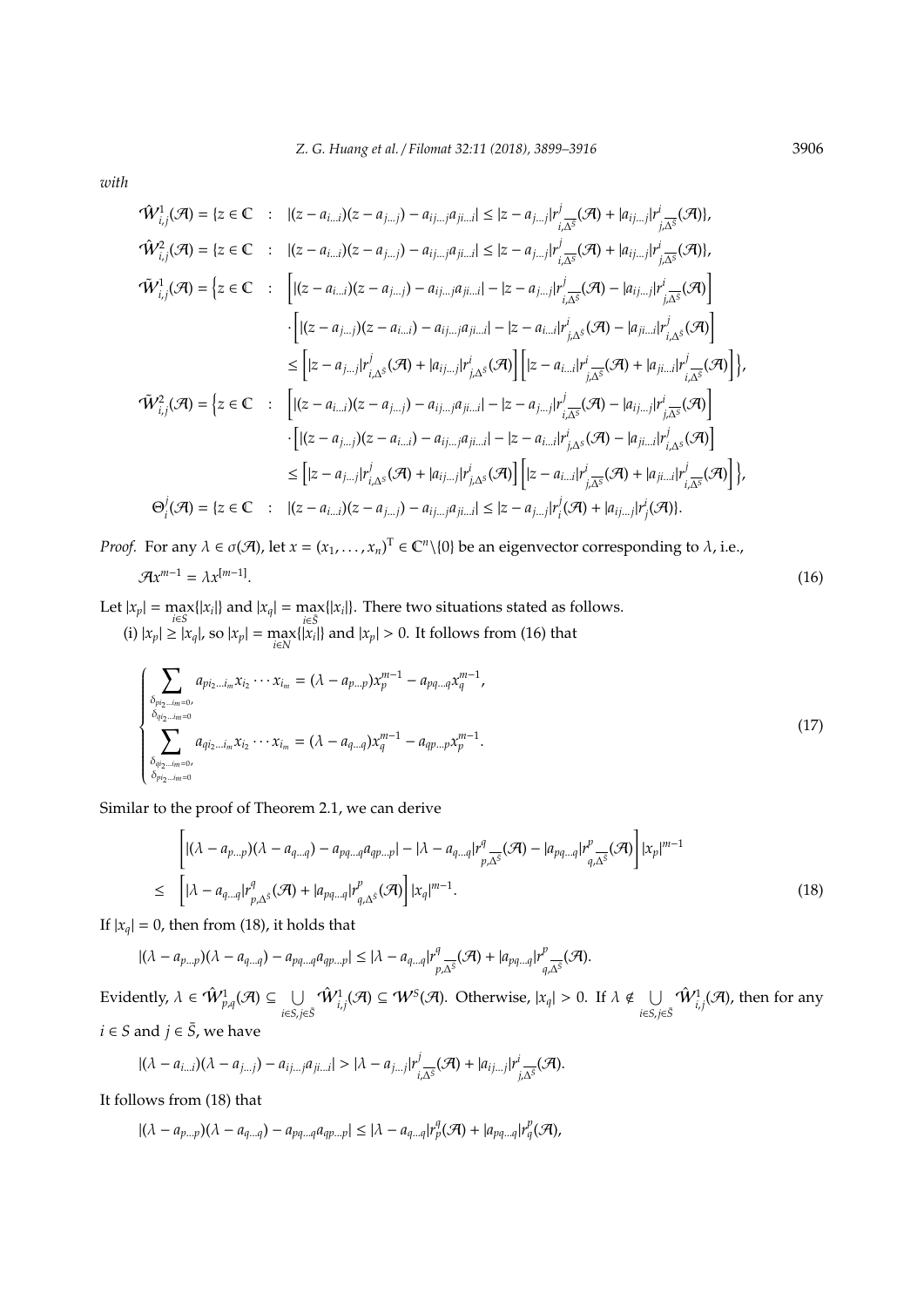i.e.,  $\lambda \in \Theta_p^q(\mathcal{A})$ . Besides, it follows from (9) that

$$
(\lambda - a_{p...p}) \sum_{\substack{\delta_{pi_2...im=0}, \\ \delta_{q_1...im=0}}} a_{q_{i_2...i_m}x_{i_2} \cdots x_{i_m} + a_{qp...p} \sum_{\substack{\delta_{pi_2...im=0}, \\ \delta_{q_2...im=0}}} a_{pi_2...m}x_{i_2} \cdots x_{i_m}
$$
  
= 
$$
[(\lambda - a_{p...p})(\lambda - a_{q...q}) - a_{pq...q}a_{qp...p}]x_q^{m-1}.
$$
 (19)

It can be seen that

$$
(\lambda - a_{p...p}) \sum_{\substack{\delta_{pi_2...im} = 0, \\ \delta_{q_1...im} = 0}} a_{qi_2...im} x_{i_2} \cdots x_{i_m} + a_{qp...p} \sum_{\substack{\delta_{qi_2...im} = 0, \\ \delta_{pi_2...im} = 0}} a_{pi_2...im} x_{i_2} \cdots x_{i_m}
$$
  
=  $(\lambda - a_{p...p}) \left[ \sum_{\substack{(i_2,...,i_m) \in \overline{\Delta^S}, \\ \delta_{pi_2...im} = 0}} a_{qi_2...i_m} x_{i_2} \cdots x_{i_m} + \sum_{\substack{(i_2,...,i_m) \in \Delta^S, \\ \delta_{qi_2...im} = 0}} a_{qi_2...i_m} x_{i_2} \cdots x_{i_m} \right]$   
+  $a_{qp...p} \left[ \sum_{\substack{(i_2,...,i_m) \in \overline{\Delta^S}, \\ \delta_{pi_2...im} = 0}} a_{pi_2...i_m} x_{i_2} \cdots x_{i_m} + \sum_{\substack{(i_2,...,i_m) \in \Delta^S, \\ \delta_{qi_2...im} = 0}} a_{pi_2...i_m} x_{i_2} \cdots x_{i_m} \right],$ 

then we apply the triangle inequality in (19) and obtain

$$
|(\lambda - a_{p\ldots p})(\lambda - a_{q\ldots q}) - a_{pq\ldots q}a_{qp\ldots p}||x_q|^{m-1}
$$
  
\n
$$
\leq |\lambda - a_{p\ldots p}| \left[ r^p_{q,\Delta^{\bar{S}}}(\mathcal{A})|x_p|^{m-1} + r^p_{q,\Delta^{\bar{S}}}(\mathcal{A})|x_q|^{m-1} \right] + |a_{qp\ldots p}| \left[ r^q_{p,\Delta^{\bar{S}}}(\mathcal{A})|x_p|^{m-1} + r^q_{p,\Delta^{\bar{S}}}(\mathcal{A})|x_q|^{m-1} \right],
$$

which is equivalent to

$$
\left[ |(\lambda - a_{p\ldots p})(\lambda - a_{q\ldots q}) - a_{pq\ldots q}a_{qp\ldots p}| - |\lambda - a_{p\ldots p}|r_{q,\Delta^{\bar{S}}}^p(\mathcal{A}) - |a_{qp\ldots p}|r_{p,\Delta^{\bar{S}}}^q(\mathcal{A})| \right] |x_q|^{m-1}
$$
  
\n
$$
\leq \left[ |\lambda - a_{p\ldots p}|r_{q,\Delta^{\bar{S}}}^p(\mathcal{A}) + |a_{qp\ldots p}|r_{p,\Delta^{\bar{S}}}^q(\mathcal{A})| \right] |x_p|^{m-1}.
$$
\n(20)

Under the condition  $|x_p| \ge |x_q| > 0$ , we combine (18) with (20) and obtain

$$
\begin{split} &\left[ |(\lambda-a_{p\ldots p})(\lambda-a_{q\ldots q})-a_{pq\ldots q}a_{qp\ldots p}|-|\lambda-a_{q\ldots q}|r^q_{p,\Delta^S}(\mathcal{A})-|a_{pq\ldots q}|r^p_{q,\Delta^S}(\mathcal{A})\right]\\ &\cdot\left[ |(\lambda-a_{q\ldots q})(\lambda-a_{p\ldots p})-a_{pq\ldots q}a_{qp\ldots p}|-|\lambda-a_{p\ldots p}|r^p_{q,\Delta^S}(\mathcal{A})-|a_{qp\ldots p}|r^q_{p,\Delta^S}(\mathcal{A})\right]\\ &\leq \left[ |\lambda-a_{q\ldots q}|r^q_{p,\Delta^S}(\mathcal{A})+|a_{pq\ldots q}|r^p_{q,\Delta^S}(\mathcal{A})\right]\left[ |\lambda-a_{p\ldots p}|r^p_{q,\Delta^S}(\mathcal{A})+|a_{qp\ldots p}|r^q_{p,\Delta^S}(\mathcal{A})\right], \end{split}
$$

which implies that

$$
\lambda\in\left(\tilde W^1_{p,q}(\mathcal{A})\bigcap\Theta^q_p(\mathcal{A})\right)\subseteq\bigcup_{i\in S,j\in\bar S}\left(\tilde W^1_{i,j}(\mathcal{A})\bigcap\Theta^j_i(\mathcal{A})\right)\subseteq\mathcal{W}^S(\mathcal{A}).
$$

(ii)  $|x_p| \le |x_q|$ , so  $|x_q| = \max_{i \in \mathbb{N}} \{|x_i|\}$  and  $|x_q| > 0$ . Similar to the proof of (i), we can derive

$$
\left[ |(\lambda - a_{p\ldots p})(\lambda - a_{q\ldots q}) - a_{pq\ldots q}a_{qp\ldots p}| - |\lambda - a_{p\ldots p}|r_{q,\Delta^S}^p(\mathcal{A}) - |a_{qp\ldots p}|r_{p,\Delta^S}^q(\mathcal{A}) \right] |x_q|^{m-1}
$$
\n
$$
\leq \left[ |\lambda - a_{p\ldots p}|r_{q,\Delta^S}^p(\mathcal{A}) + |a_{qp\ldots p}|r_{p,\Delta^S}^q(\mathcal{A}) \right] |x_p|^{m-1}
$$
\n(21)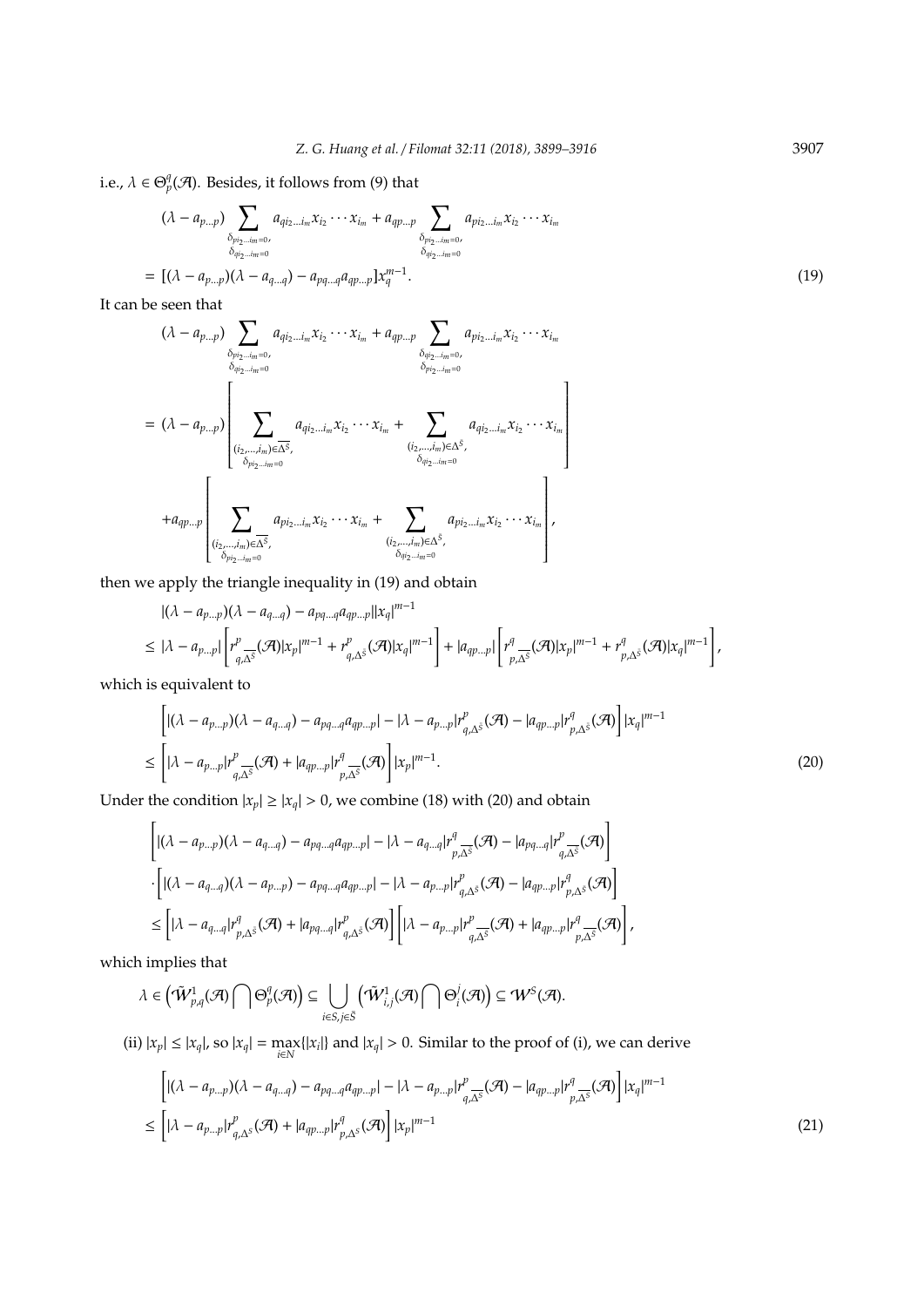and

$$
\begin{split} &\left[ |(\lambda - a_{p\ldots p})(\lambda - a_{q\ldots q}) - a_{pq\ldots q}a_{qp\ldots p}| - |\lambda - a_{q\ldots q}|r_{p,\Delta^S}^q(\mathcal{A}) - |a_{pq\ldots q}|r_{q,\Delta^S}^p \right] |x_p|^{m-1} \\ &\leq \left[ |\lambda - a_{q\ldots q}|r_{p,\Delta^S}^q(\mathcal{A}) + |a_{pq\ldots q}|r_{q,\Delta^S}^p(\mathcal{A}) \right] |x_q|^{m-1} . \end{split} \tag{22}
$$

If  $|x_p| = 0$ , then it follows from (21) that

$$
|(\lambda-a_{p\ldots p})(\lambda-a_{q\ldots q})-a_{pq\ldots q}a_{qp\ldots p}|\leq |\lambda-a_{p\ldots p}|r_{q,\Delta^S}^p(\mathcal{A})+|a_{qp\ldots p}|r_{p,\Delta^S}^q(\mathcal{A}),
$$

then  $\lambda \in \hat{W}_{q,p}^2(\mathcal{A}) \subseteq \cup$ *i*∈*S*¯,*j*∈*S*  $\hat{W}_{i,j}^2(\mathcal{A}) \subseteq \mathcal{W}^S(\mathcal{A})$ . Otherwise,  $|x_p| > 0$ . If  $\lambda \notin \bigcup_{\lambda \in \mathcal{A}}$ *i*∈*S*¯,*j*∈*S*  $\hat{W}_{i,j}^2(\mathcal{A})$ , then for any  $i \in \bar{S}$ and  $j \in S$ , we have

$$
|(z-a_{i...i})(z-a_{j...j})-a_{ij...j}a_{ji...i}|>|z-a_{j...j}|r_{i,\overline{\Delta^{S}}}^{j}(\mathcal{A})+|a_{ij...j}|r_{j,\overline{\Delta^{S}}}^{i}(\mathcal{A}).
$$

It follows from (21) that

$$
|(\lambda - a_{p...p})(\lambda - a_{q...q}) - a_{pq...q}a_{qp...p}| \leq |\lambda - a_{p...p}|r_q^p(\mathcal{A}) + |a_{qp...p}|r_p^q(\mathcal{A}),
$$

i.e.,  $\lambda \in \Theta_q^p(\mathcal{A})$ . Based on  $|x_q| \ge |x_p| > 0$ , multiplying (21) with (22) leads to

$$
\left[ |(z-a_{q\ldots q})(z-a_{p\ldots p}) - a_{qp\ldots p}a_{pq\ldots q}| - |z-a_{p\ldots p}|r_{q,\overline{\Delta^S}}^p(\mathcal{A}) - |a_{qp\ldots p}|r_{p,\overline{\Delta^S}}^q(\mathcal{A}) \right] \cdot \left[ |(z-a_{p\ldots p})(z-a_{q\ldots q}) - a_{qp\ldots p}a_{pq\ldots q}| - |z-a_{q\ldots q}|r_{p,\Delta^S}^q(\mathcal{A}) - |a_{pq\ldots q}|r_{q,\Delta^S}^p(\mathcal{A}) \right] \leq \left[ |z-a_{p\ldots p}|r_{q,\Delta^S}^p(\mathcal{A}) + |a_{qp\ldots p}|r_{p,\Delta^S}^q(\mathcal{A}) \right] \left[ |z-a_{q\ldots q}|r_{p,\overline{\Delta^S}}^q(\mathcal{A}) + |a_{pq\ldots q}|r_{q,\overline{\Delta^S}}^p(\mathcal{A}) \right]
$$

which means that

$$
\lambda\in \left(\tilde{\mathcal{W}}^2_{q,p}(\mathcal{A})\bigcap \Theta^p_q(\mathcal{A})\right)\subseteq \bigcup_{i\in \tilde{S},j\in S}\left(\tilde{\mathcal{W}}^2_{i,j}(\mathcal{A})\bigcap \Theta^j_i(\mathcal{A})\right)\subseteq \mathcal{W}^S(\mathcal{A}).
$$

This completes our proof in this theorem.  $\square$ 

Next, we turn to the relations between  $W<sup>S</sup>(\mathcal{A})$  and  $\mathcal{E}^{S}(\mathcal{A})$  in the following theorem. To this end, we start with a useful lemma as follows.

,

**Lemma 2.4.** [4] *Let a*, *b*,  $c \ge 0$  *and*  $d > 0$ *. (I)* If  $\frac{a}{b+c+d} \leq 1$ *, then* 

$$
\frac{a - (b + c)}{d} \le \frac{a - b}{c + d} \le \frac{a}{b + c + d}.
$$

*(II) If*  $\frac{a}{b+c+d} \geq 1$ *, then* 

$$
\frac{a - (b + c)}{d} \ge \frac{a - b}{c + d} \ge \frac{a}{b + c + d}.
$$

**Theorem 2.5.** *Let*  $\mathcal{A} = (a_{i_1...i_m}) \in \mathbb{C}^{[m,n]}$  *with*  $n \geq 2$  *and S be a nonempty proper subset of N. Then* 

$$
\mathcal{W}^S(\mathcal{A})\subseteq \mathcal{E}^S(\mathcal{A}).
$$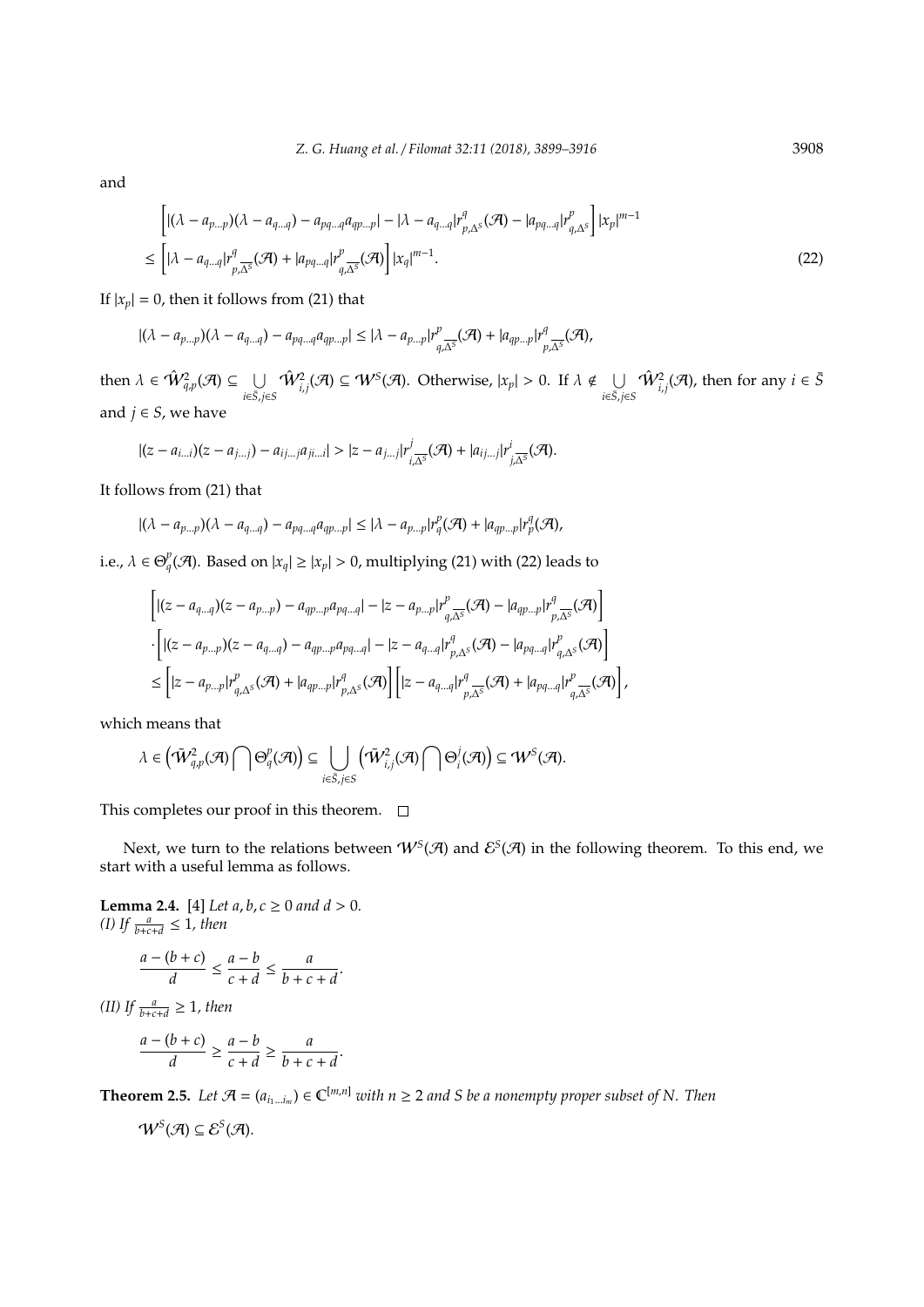*Proof.* Let  $z \in W^S(\mathcal{A})$ , then

$$
z\in \big({\mathcal W}^S_{i,j}({\mathcal A})\big)\bigcup \big({\mathcal W}^S_{i,j}({\mathcal A})\big).
$$

Without loss of generality, we assume that  $z \in W^S_{i,j}(\mathcal{A})$  (we can prove it similarly if  $z \in W^S_{i,j}(\mathcal{A})$ ). That is,  $z\in\bigcup_{i\in S, j\in \bar{S}}\hat{W}_{i,j}^1(\mathcal{A}) \text{ or } z\in\bigcup_{i\in S, j\in \bar{S}}\left(\tilde{W}_{i,j}^1(\mathcal{A})\cap\Theta_i^j(\mathcal{A})\right)$  $(\bar{A}^j_i(\mathcal{A}))$ . If  $z \in \bigcup_{i \in S, j \in \bar{S}} \hat{\mathcal{W}}^1_{i,j}(\mathcal{A})$ , then there exist  $p \in S$  and  $q \in \bar{S}$ such that

$$
|(z-a_{p...p})(z-a_{q...q})-a_{pq...q}a_{qp...p}|-|z-a_{q...q}|r^q_{p,\overline{\Delta^S}}(\mathcal{A})-|a_{pq...q}|r^p_{q,\overline{\Delta^S}}(\mathcal{A})\leq 0,
$$

then it can be easily obtained that

$$
\left[ |(\lambda - a_{p\ldots p})(\lambda - a_{q\ldots q}) - a_{pq\ldots q}a_{qp\ldots p}| - |\lambda - a_{q\ldots q}|r_{p,\Delta^S}^q(\mathcal{A}) - |a_{pq\ldots q}|r_{q,\Delta^S}^p(\mathcal{A}) \right]
$$
  
-( $(\lambda - a_{p\ldots p})(\lambda - a_{q\ldots q}) - a_{pq\ldots q}a_{qp\ldots p}| \leq |[\lambda - a_{q\ldots q}|r_{p,\Delta^S}^q(\mathcal{A}) + |a_{pq\ldots q}|r_{q,\Delta^S}^p(\mathcal{A})|$   
-( $[\lambda - a_{p\ldots p}]r_q^p(\mathcal{A}) + |a_{qp\ldots p}|r_p^q(\mathcal{A})$ ),

which means that  $\lambda \in \mathcal{E}_{p,q}^S(\mathcal{A}) \subseteq \cup$ *i*∈*S*,*j*∈*S*¯  $\mathcal{E}^S_{i,j}(\mathcal{A})\subseteq\mathcal{E}^S(\mathcal{A}).$  Otherwise,  $z\notin\bigcup_{i\in S,j\in\bar{S}}\hat{W}_{i,j}^1(\mathcal{A})$ , thus we have that

$$
|(z - a_{i...i})(z - a_{j...j}) - a_{ij...j}a_{j...i}| - |z - a_{j...j}|r_{i,\overline{\Delta^S}}^j(\mathcal{A}) - |a_{ij...j}|r_{j,\overline{\Delta^S}}^i(\mathcal{A}) > 0
$$
\n(23)

holds for any  $i \in S$  and  $j \in \bar{S}$ , and  $z \in \bigcup_{i \in S, j \in \bar{S}} \left(\tilde{\mathcal{W}}^{1}_{i,j}(\mathcal{A}) \cap \Theta^{j}_{i}\right)$  $\mathcal{A}_i^j(\mathcal{A})$ . Thus we can infer that there exist  $p \in S$ and  $q \in \overline{S}$  such that

$$
\left[ |(\lambda - a_{p\ldots p})(\lambda - a_{q\ldots q}) - a_{pq\ldots q}a_{qp\ldots p}| - |\lambda - a_{q\ldots q}|r^q_{p,\Delta^S}(\mathcal{A}) - |a_{pq\ldots q}|r^p_{q,\Delta^S}(\mathcal{A}) \right] \cdot \left[ |(\lambda - a_{q\ldots q})(\lambda - a_{p\ldots p}) - a_{pq\ldots q}a_{qp\ldots p}| - |\lambda - a_{p\ldots p}|r^p_{q,\Delta^S}(\mathcal{A}) - |a_{qp\ldots p}|r^p_{p,\Delta^S}(\mathcal{A}) \right] \leq \left[ |\lambda - a_{q\ldots q}|r^q_{p,\Delta^S}(\mathcal{A}) + |a_{pq\ldots q}|r^p_{q,\Delta^S}(\mathcal{A}) \right] \left[ |\lambda - a_{p\ldots p}|r^p_{q,\Delta^S}(\mathcal{A}) + |a_{qp\ldots p}|r^q_{p,\Delta^S}(\mathcal{A}) \right]
$$
\n(24)

and

$$
|(z - a_{p...p})(z - a_{q...q}) - a_{pq...q}a_{qp...p}| \le |z - a_{q...q}|r_p^q(\mathcal{A}) + |a_{pq...q}|r_q^p(\mathcal{A}).
$$
\n(25)

The following analysis will be based on two cases:

(1)  $\left[ |\lambda - a_{q} | \right]$  $_{p,\Delta^{\bar{S}}}^q(\mathcal{A}) + |a_{pq...q}|r_q^p$  $\left[\left|\lambda-a_{p}+p\right|\right]$  $\frac{p}{q,\Delta^{\bar{S}}}$  $(\mathcal{A})$  + | $a_{qp...p}$ | $r^q$ <sub>p</sub> *<sup>q</sup>* <sub>p,∆</sub> $\bar{s}$ </sub>(A) = 0, then combining (23) and (24) leads to

$$
|(\lambda - a_{q\ldots q})(\lambda - a_{p\ldots p}) - a_{pq\ldots q}a_{qp\ldots p}| - |\lambda - a_{p\ldots p}|r^p_{q,\Delta^S}(\mathcal{A}) - |a_{qp\ldots p}|r^q_{p,\Delta^S}(\mathcal{A}) \leq 0.
$$

Then it holds that

$$
|(\lambda - a_{q\ldots q})(\lambda - a_{p\ldots p}) - a_{pq\ldots q}a_{qp\ldots p}| \leq |\lambda - a_{p\ldots p}|r_q^p(\mathcal{A}) + |a_{qp\ldots p}|r_p^q(\mathcal{A}),
$$

it follows that

$$
|(\lambda - a_{p\ldots p})(\lambda - a_{q\ldots q}) - a_{pq\ldots q}a_{qp\ldots p}| - |\lambda - a_{p\ldots p}|r_{q,\Delta^S}^p(\mathcal{A}) - |a_{qp\ldots p}|r_{p,\Delta^S}^q(\mathcal{A})
$$
  
\n
$$
\leq |\lambda - a_{p\ldots p}|r_{q,\Delta^S}^p(\mathcal{A}) + |a_{qp\ldots p}|r_{p,\Delta^S}^q(\mathcal{A}).
$$
\n(26)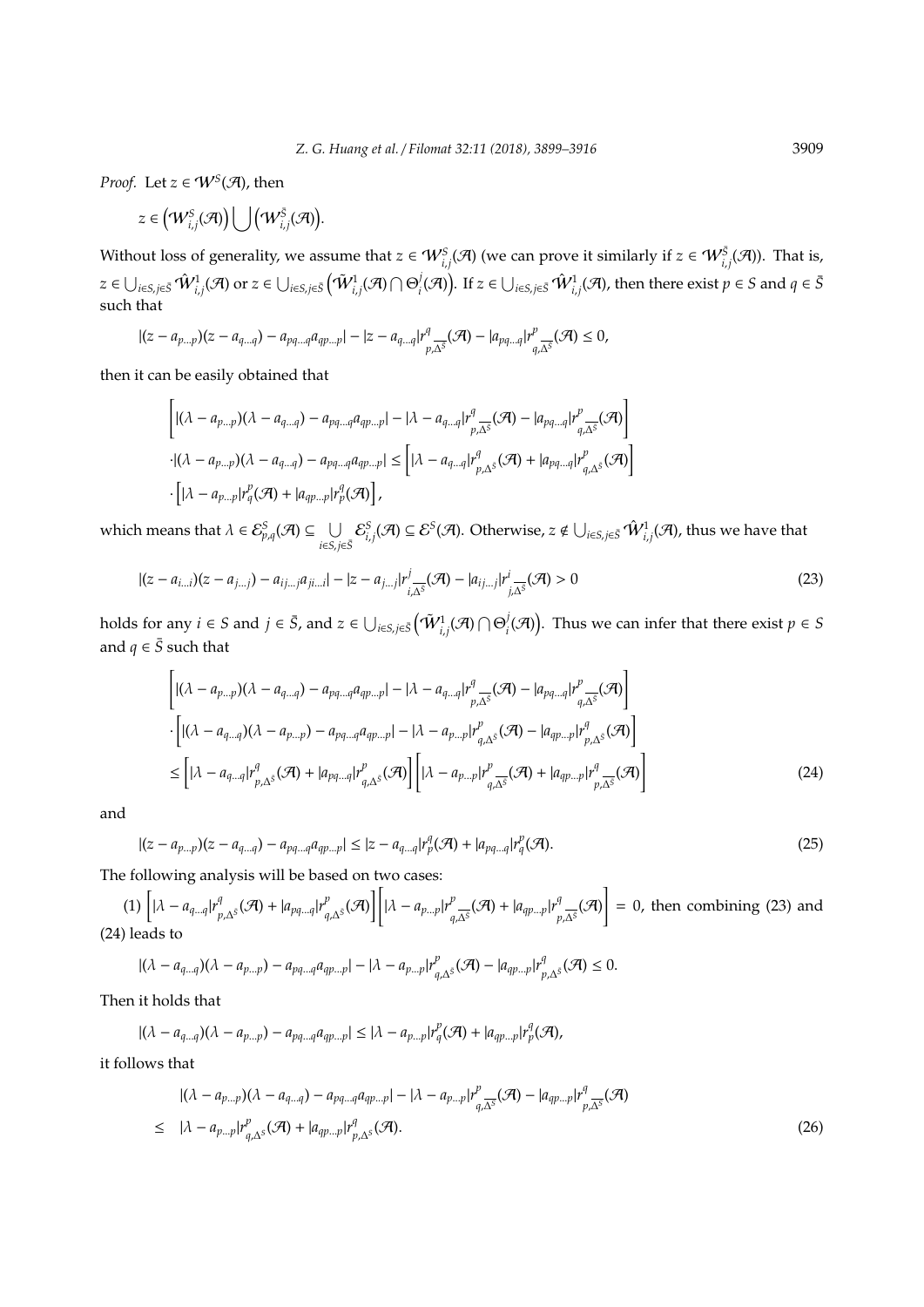Multiplying (25) with (26) yields

$$
\left[ |(z - a_{p...p})(z - a_{q...q}) - a_{qp...p}a_{pq...q}| - |z - a_{p...p}|r_{q,\overline{\Delta^S}}^p(\mathcal{A}) - |a_{qp...p}|r_{p,\overline{\Delta^S}}^q(\mathcal{A}) \right]
$$
  
\n
$$
\cdot |(z - a_{q...q})(z - a_{p...p}) - a_{qp...p}a_{pq...q}| \leq \left[ |z - a_{p...p}|r_{q,\Delta^S}^p(\mathcal{A}) + |a_{qp...p}|r_{p,\Delta^S}^q(\mathcal{A}) \right]
$$
  
\n
$$
\cdot \left[ |z - a_{q...q}|r_p^q(\mathcal{A}) + |a_{pq...q}|r_q^p(\mathcal{A}) \right],
$$

this follows that  $z \in \mathcal{E}_{q,p}^{\bar{S}}(\mathcal{A}) \subseteq \cup$ *i*∈*S*¯,*j*∈*S*  $\mathcal{E}^{\bar{S}}_{i,j}(\mathcal{A})\subseteq\mathcal{E}^{S}(\mathcal{A}).$ 

(ii) 
$$
\left[ |\lambda - a_{q...q}| r_{p,\Delta^{S}}^{q}(\mathcal{A}) + |a_{pq...q}| r_{q,\Delta^{S}}^{p}(\mathcal{A}) \right] \left[ |\lambda - a_{p...p}| r_{q,\Delta^{S}}^{p}(\mathcal{A}) + |a_{qp...p}| r_{p,\Delta^{S}}^{q}(\mathcal{A}) \right] > 0.
$$
 Dividing (24) by  
\n
$$
\left[ |\lambda - a_{q...q}| r_{p,\Delta^{S}}^{q}(\mathcal{A}) + |a_{pq...q}| r_{q,\Delta^{S}}^{p}(\mathcal{A}) \right] \left[ |\lambda - a_{p...p}| r_{q,\Delta^{S}}^{p}(\mathcal{A}) + |a_{qp...p}| r_{p,\Delta^{S}}^{q}(\mathcal{A}) \right] \text{ yields}
$$
\n
$$
\frac{|(\lambda - a_{p...p})(\lambda - a_{q...q}) - a_{pq...q} a_{qp...p}| - |\lambda - a_{q...q}| r_{p,\Delta^{S}}^{q}(\mathcal{A}) - |a_{pq...q}| r_{q,\Delta^{S}}^{p}(\mathcal{A})}{|\lambda - a_{q...q}| r_{p,\Delta^{S}}^{p}(\mathcal{A}) + |a_{pq...q}| r_{q,\Delta^{S}}^{p}(\mathcal{A})}
$$
\n
$$
\frac{|(\lambda - a_{q...q})(\lambda - a_{p...p}) - a_{pq...q} a_{qp...p}| - |\lambda - a_{p...p}| r_{q,\Delta^{S}}^{p}(\mathcal{A}) - |a_{qp...p}| r_{p,\Delta^{S}}^{q}(\mathcal{A})}{|\lambda - a_{p...p}| r_{q,\Delta^{S}}^{p}(\mathcal{A}) + |a_{qp...p}| r_{p,\Delta^{S}}^{p}(\mathcal{A})} \leq 0.
$$
\n(27)

Let  $a = |(\lambda - a_{q...q})(\lambda - a_{p...p}) - a_{pq...q}a_{qp...p}| \ge 0$ ,  $b = |\lambda - a_{p...p}|r_p^p$  $P_{q,\Delta^{\bar{S}}}(\mathcal{A}) \ge 0$ ,  $c = |a_{qp...p}|r_p^q$  $P_{p,\Delta^{\bar{S}}}(\mathcal{A})$  ≥ 0 and *d* =  $|\lambda - a_{p...p}|r^p$  $P_{q,\overline{\Delta^S}}(\mathcal{A}) + |a_{qp...p}|r_p^q$  ${}_{p,\overline{\Delta^{\mathcal{S}}}}^{q}(\mathcal{A})$  > 0. If

$$
\frac{|(\lambda - a_{q\ldots q})(\lambda - a_{p\ldots p}) - a_{pq\ldots q}a_{qp\ldots p}| - |\lambda - a_{p\ldots p}|r_{q,\Delta^{\bar{s}}}^p(\mathcal{A}) - |a_{qp\ldots p}|r_{p,\Delta^{\bar{s}}}^q(\mathcal{A})}{|\lambda - a_{p\ldots p}|r_{q,\Delta^{\bar{s}}}^p(\mathcal{A}) + |a_{qp\ldots p}|r_{p,\Delta^{\bar{s}}}^q(\mathcal{A})} \ge 1,
$$

then by (II) of Lemma 2.4, it follows from (27) that

$$
\begin{split}\n&\frac{|(\lambda - a_{p\ldots p})(\lambda - a_{q\ldots q}) - a_{pq\ldots q}a_{qp\ldots p}| - |\lambda - a_{q\ldots q}|r^q_{p,\Delta^{\bar{s}}}(\mathcal{A}) - |a_{pq\ldots q}|r^p_{q,\Delta^{\bar{s}}}(\mathcal{A})}{|\lambda - a_{q\ldots q}|r^q_{p,\Delta^{\bar{s}}}(\mathcal{A}) + |a_{pq\ldots q}|r^p_{q,\Delta^{\bar{s}}}(\mathcal{A})} \\
&\cdot \frac{|(\lambda - a_{q\ldots q})(\lambda - a_{p\ldots p}) - a_{pq\ldots q}a_{qp\ldots p}|}{|\lambda - a_{p\ldots p}|r^p_q(\mathcal{A}) + |a_{qp\ldots p}|r^q_p(\mathcal{A})} \\
&\leq \frac{|(\lambda - a_{p\ldots p})(\lambda - a_{q\ldots q}) - a_{pq\ldots q}a_{qp\ldots p}| - |\lambda - a_{q\ldots q}|r^q_{p,\Delta^{\bar{s}}}(\mathcal{A}) - |a_{pq\ldots q}|r^p_{q,\Delta^{\bar{s}}}(\mathcal{A})}{|\lambda - a_{q\ldots q}|r^q_{p,\Delta^{\bar{s}}}(\mathcal{A}) + |a_{pq\ldots q}|r^p_{q,\Delta^{\bar{s}}}(\mathcal{A})} \\
&\cdot \frac{|(\lambda - a_{q\ldots q})(\lambda - a_{p\ldots p}) - a_{pq\ldots q}a_{qp\ldots p}| - |\lambda - a_{p\ldots p}|r^p_{q,\Delta^{\bar{s}}}(\mathcal{A}) - |a_{qp\ldots p}|r^q_{p,\Delta^{\bar{s}}}(\mathcal{A})}{|\lambda - a_{p\ldots p}|r^p_{q,\Delta^{\bar{s}}}(\mathcal{A}) + |a_{qp\ldots p}|r^q_{p,\Delta^{\bar{s}}}(\mathcal{A})} \leq 0,\n\end{split}
$$

straightforwardly leads to

$$
\left[ |(\lambda - a_{p\ldots p})(\lambda - a_{q\ldots q}) - a_{pq\ldots q}a_{qp\ldots p}| - |\lambda - a_{q\ldots q}|r_{p,\Delta^S}^q(\mathcal{A}) - |a_{pq\ldots q}|r_{q,\Delta^S}^p(\mathcal{A}) \right]
$$
  
 
$$
\cdot |(\lambda - a_{q\ldots q})(\lambda - a_{p\ldots p}) - a_{pq\ldots q}a_{qp\ldots p}| \leq |[\lambda - a_{q\ldots q}|r_{p,\Delta^S}^q(\mathcal{A}) + |a_{pq\ldots q}|r_{q,\Delta^S}^p(\mathcal{A})|
$$
  
 
$$
\cdot [|\lambda - a_{p\ldots p}|r_q^p(\mathcal{A}) + |a_{qp\ldots p}|r_p^q(\mathcal{A})],
$$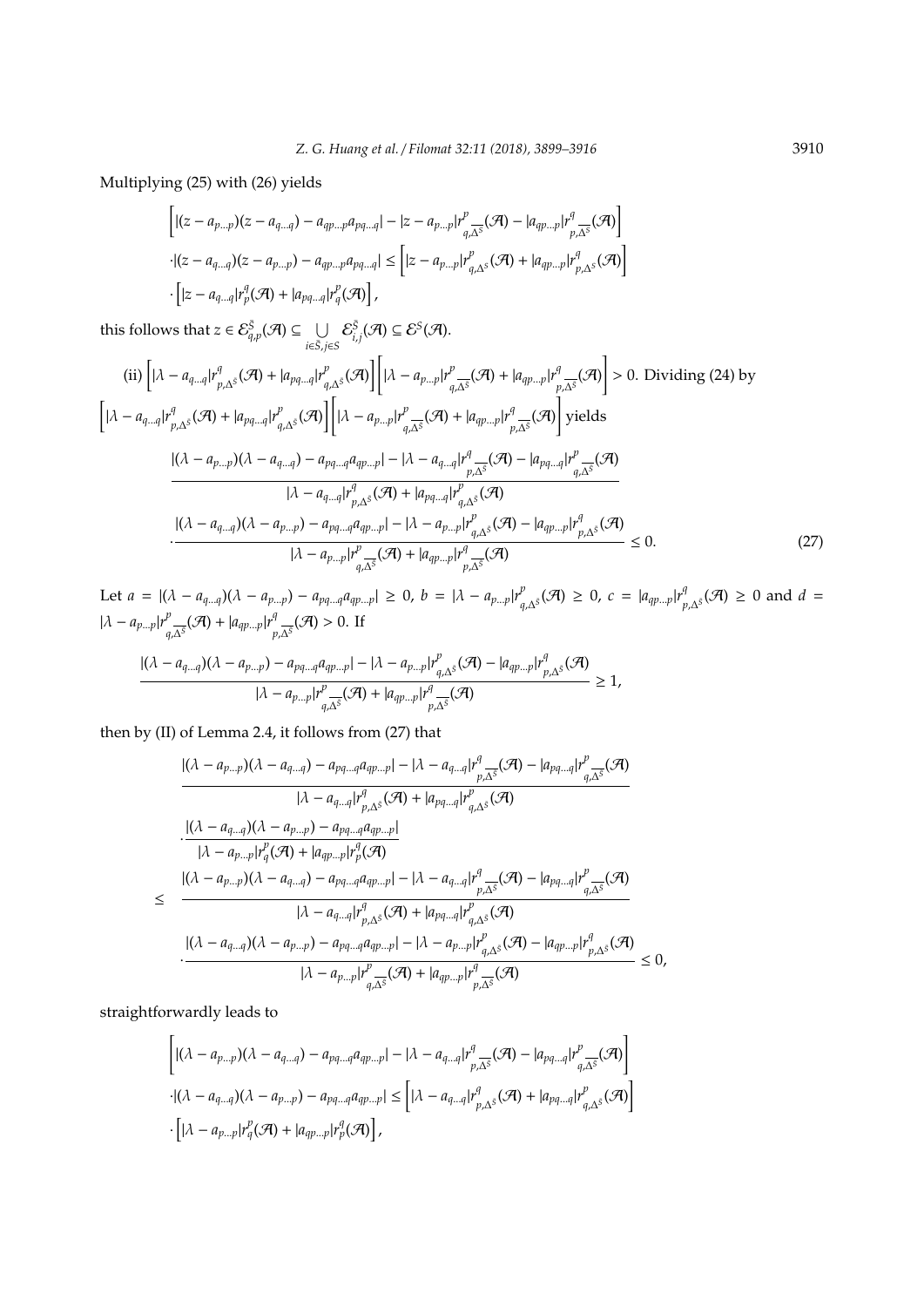which implies that  $z \in \mathcal{E}_{p,q}^S(\mathcal{A}) \subseteq \cup$ *i*∈*S*,*j*∈*S*¯  $\mathcal{E}_{i,j}^S(\mathcal{A}) \subseteq \mathcal{E}^S(\mathcal{A})$ . Additionally, if

$$
\frac{|(\lambda - a_{q\ldots q})(\lambda - a_{p\ldots p}) - a_{pq\ldots q}a_{qp\ldots p}| - |\lambda - a_{p\ldots p}|r_{q,\Delta^S}^p(\mathcal{A}) - |a_{qp\ldots p}|r_{p,\Delta^S}^q(\mathcal{A})}{|\lambda - a_{p\ldots p}|r_{q,\Delta^S}^p(\mathcal{A}) + |a_{qp\ldots p}|r_{p,\Delta^S}^q(\mathcal{A})} \le 1,
$$

then it is not difficult to verify that (26) holds. Multiplying (25) with (26) leads to

$$
\begin{aligned} &\left[|(z-a_{q...q})(z-a_{p...p})-a_{qp...p}a_{pq...q}|-|z-a_{p...p}|r_{q,\overline{\Delta^S}}^p(\mathcal{A})-|a_{qp...p}|r_{p,\overline{\Delta^S}}^q(\mathcal{A})\right]\\ &\cdot |(z-a_{q...q})(z-a_{p...p})-a_{qp...p}a_{pq...q}|\leq \left[|z-a_{p...p}|r_{q,\Delta^S}^p(\mathcal{A})+|a_{qp...p}|r_{p,\Delta^S}^q(\mathcal{A})\right]\\ &\cdot\left[|z-a_{q...q}|r_p^q(\mathcal{A})+|a_{pq...q}|r_q^p(\mathcal{A})\right], \end{aligned}
$$

which means that  $z \in \mathcal{E}^{\bar{S}}_{q,p}(\mathcal{A}) \subseteq \cup$ *i*∈*S*¯,*j*∈*S*  $\mathcal{E}_{i,j}^{\bar{S}}(\mathcal{A}) \subseteq \mathcal{E}^{S}(\mathcal{A})$ . This completes the proof of this theorem.

According to Theorems 2.2 and 2.5, the comparisons among  $W^S(\mathcal{A})$ ,  $\mathcal{E}^S(\mathcal{A})$ ,  $\Upsilon^S(\mathcal{A})$   $\mathcal{K}^S(\mathcal{A})$  and  $\mathcal{K}(\mathcal{A})$ are given as follows.

**Theorem 2.6.** *Let*  $\mathcal{A} = (a_{i_1...i_m}) \in \mathbb{C}^{[m,n]}$  *with*  $n \geq 2$  *and S be a nonempty proper subset of N. Then* 

$$
\mathcal{W}^S(\mathcal{A}) \subseteq \mathcal{E}^S(\mathcal{A}) \subseteq \Upsilon^S(\mathcal{A}) \subseteq \mathcal{K}^S(\mathcal{A}) \subseteq \mathcal{K}(\mathcal{A}).
$$

In the sequel, we construct an example to compare the regions of Theorems 2.1 and 2.3 with those in Theorem 3.1 of [20] and Theorem 4 of [21].

**Example 2.7.** *Let the tensor* A *be defined as follows:*

$$
\mathcal{A} = [A(1, :, :), A(2, :, :), A(3, :, :), A(4, :, :)] \in \mathbb{R}^{[3,4]},
$$

where

$$
A(1,:,:) = \begin{pmatrix} 0 & 1 & 0 & 0 \\ 0 & 0 & 1 & 0 \\ 0 & 0 & 0 & 1 \\ 0 & 0 & 0 & 1 \end{pmatrix}, A(2,:,:) = \begin{pmatrix} 0 & 0 & 0 & 0 \\ 0 & 0 & \frac{1}{2} & 0 \\ 0 & \frac{1}{2} & 0 & \frac{1}{2} \\ 0 & 0 & \frac{1}{2} & 0 \end{pmatrix}, A(3,:,:) = \begin{pmatrix} 0 & 0 & 0 & 0 \\ 0 & 0 & 0 & 1 \\ 1 & 0 & 0 & 0 \\ 1 & 0 & 0 & 0 \end{pmatrix}, A(4,:,:) = \begin{pmatrix} 0 & 1 & 0 & 0 \\ 1 & 0 & 0 & 0 \\ 0 & 1 & 0 & 1 \\ 1 & 0 & 0 & 0 \end{pmatrix}.
$$

By computations, we get that  $\sigma(\mathcal{A}) \subseteq \Delta^{\cap}(\mathcal{A}) = \{z \in \mathbb{C} : |z| \leq 5\}$  (by Lemma 1.5),  $\sigma(\mathcal{A}) \subseteq \Upsilon^{S}(\mathcal{A}) = \{z \in \mathbb{C} : |z| \leq 5\}$  $|z| \le 5$ } for all  $S \subseteq N$  and  $S \ne N$  (by Lemma 1.4),  $\sigma(\mathcal{A}) \subseteq \mathcal{E}^S(\mathcal{A}) = \{z \in \mathbb{C} : |z| \le 4.7200\}$  (by Theorem 2.1) and  $\sigma(\mathcal{A}) \subseteq \mathcal{W}^S(\mathcal{A}) = \{z \in \mathbb{C} : |z| \le 4.6458\}$  (by Theorem 2.3) as  $S = \{3, 4\}$  and  $\overline{S} = \{1, 2\}$ . It noteworthy that the localization sets  $\mathcal{E}^S(\mathcal{A})$  and  $W^S(\mathcal{A})$  are the sharpest as  $S = \{3, 4\}$  and  $\bar{S} = \{1, 2\}$ . It can clearly be seen that  $W^S(\mathcal{A}) \subseteq \mathcal{E}^S(\mathcal{A}) \subseteq \Upsilon^S(\mathcal{A}) = \Delta^{\cap}(\mathcal{A})$  (see Figure 1).

**Remark 2.8.** *Example 2.7 shows that the eigenvalue localization sets in Theorems 2.1 and 2.3 are sharper than that* in Theorem 3.1 of [20], and  $W^S(\mathcal{A})$  outperforms  $\mathcal{E}^S(\mathcal{A})$ . What we want to point out here is that: Although  $W^S(\mathcal{A})$ can capture all eigenvalues of A more precisely than  $\mathcal{E}^S(\mathcal{A})$ , there are more computations to determine  $W^S(\mathcal{A})$  and its form is more complicated compared with  $\mathcal{E}^{\tilde{S}}(\mathcal{A}).$ 

Compare the eigenvalue localization sets exhibited in Theorems 2.1 and 2.3 with that in Theorem 3.1 of [20], it is observed that the forms of those are different. In the following, based on Theorem 3.1 of [20], we develop an *S*-type eigenvalue localization set, whose form is similar to that in Theorem 3.1 of [20].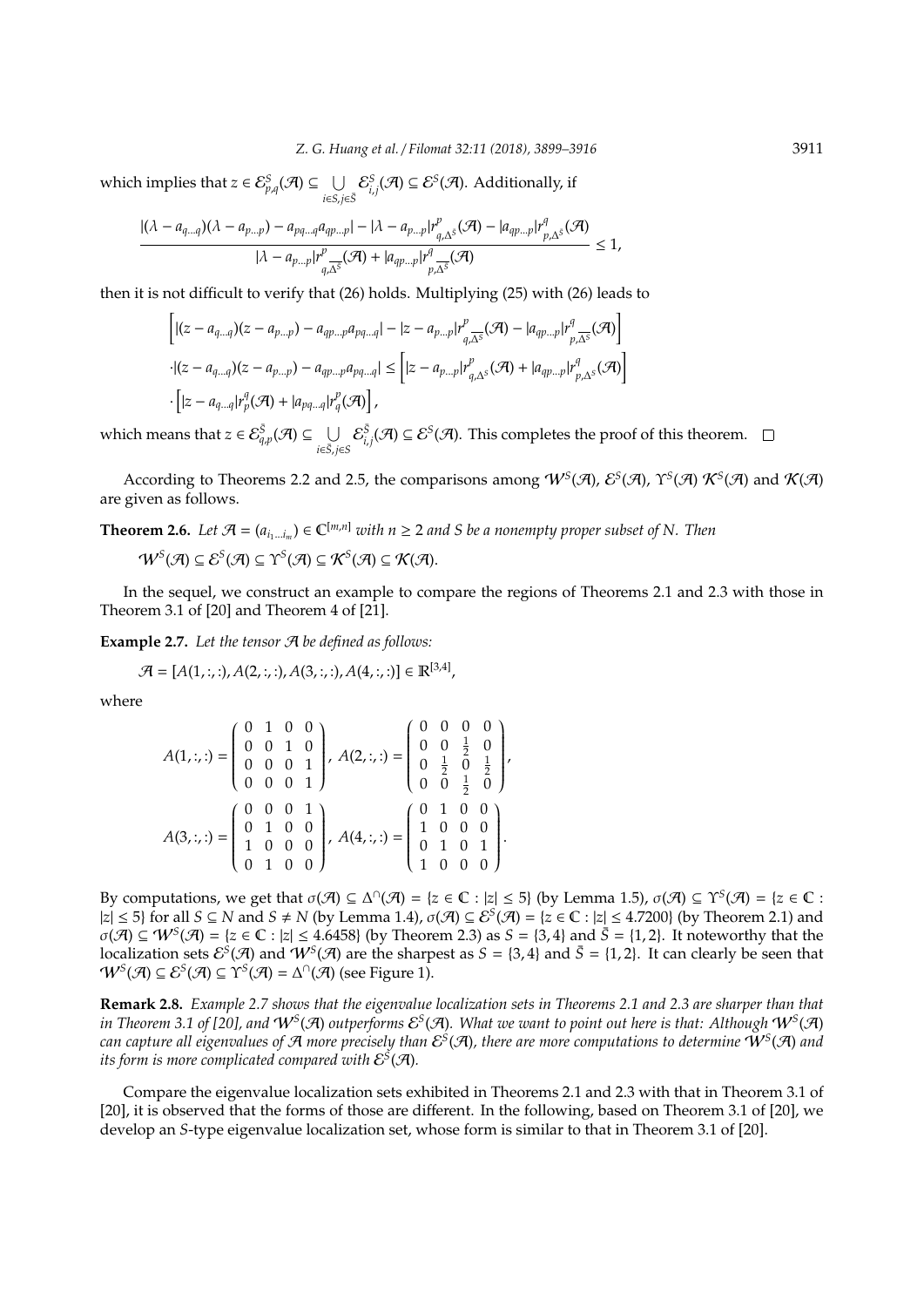

Figure 1: ∆<sup>∩</sup>(A) and  $\Upsilon^S(\mathcal{A})$  are filled by red color,  $\mathcal{E}^S(\mathcal{A})$  and  $\mathcal{W}^S(\mathcal{A})$  are filled by blue and green colors, respectively.

**Theorem 2.9.** *Let*  $\mathcal{A} = (a_{i_1...i_m}) \in \mathbb{C}^{[m,n]}$  *with*  $n \geq 2$ . And let S be a nonempty proper subset of N. Then

$$
\sigma(\mathcal{A}) \subseteq \hat{\Upsilon}^S(\mathcal{A}) = \left( \bigcup_{i \in S} \bigcap_{j \in S} \Upsilon_i^j(\mathcal{A}) \right) \bigcup \left( \bigcup_{i \in \bar{S}} \bigcap_{j \in S} \Upsilon_i^j(\mathcal{A}) \right),\tag{28}
$$

*where* Υ *j*  $\mathcal{A}_i^j(\mathcal{A})$  is defined as in Lemma 1.4.

*Proof.* For any  $\lambda \in \sigma(\mathcal{A})$ , let  $x = (x_1, \ldots, x_n)^T \in \mathbb{C}^n \setminus \{0\}$  be an eigenvector corresponding to  $\lambda$ , i.e.,

$$
\mathcal{A}x^{m-1}=\lambda x^{[m-1]}.
$$

Let  $|x_p| = \max_{i \in S} \{|x_i|\}$  and  $|x_q| = \max_{i \in \overline{S}} \{|x_i|\}$ . Now, let us distinguish two cases to prove.

(i)  $|x_p| \ge |x_q|$ , so  $|x_p| = \max_{i \in N} \{|x_i|\}$  and  $|x_p| > 0$ . For any  $j \in \overline{S}$ . In the same manner applied in the proof of Theorem 3.1 in [20], it holds that

$$
|(\lambda - a_{j\ldots j})(\lambda - a_{p\ldots p}) - a_{p j\ldots j} a_{j p\ldots p} ||x_p|^{m-1}
$$
  
\n
$$
\leq |\lambda - a_{j\ldots j}| r_p^j(\mathcal{A}) |x_p|^{m-1} + |a_{p j\ldots j}| r_j^p(\mathcal{A}) |x_p|^{m-1}.
$$

Note that  $|x_p| > 0$ , thus

$$
|(\lambda - a_{j\ldots j})(\lambda - a_{p\ldots p}) - a_{p j\ldots j} a_{j p\ldots p}| \leq |\lambda - a_{j\ldots j}|r_p^j(\mathcal{A}) + |a_{p j\ldots j}|r_j^p(\mathcal{A}),
$$

which implies that  $\lambda \in \Upsilon_p^j(\mathcal{A})$ . From the arbitrariness of  $j \in \bar{S}$ , it has  $\lambda \in \bigcap$ *j*∈*S*¯  $\Upsilon_p^j(\mathcal{A}) \subseteq \bigcup$ *i*∈*S*  $\cap$ *j*∈*S*¯  $\Upsilon_i^j$  $\gamma^j_i(\mathcal{A}) \subseteq \Upsilon^S(\mathcal{A}).$ 

(ii)  $|x_p| \le |x_q|$ , so  $|x_q| = \max_{i \in N} \{|x_i|\}$  and  $|x_q| > 0$ . For any  $i \in S$ , with a quite similar strategy utilized in Theorem 3.1 of [20], we can obtain

$$
|(\lambda - a_{q\ldots q})(\lambda - a_{i\ldots i}) - a_{iq\ldots q}a_{qi\ldots i}||x_q|^{m-1}
$$
  
\n
$$
\leq |\lambda - a_{i\ldots i}|r_q^i(\mathcal{A})|x_q|^{m-1} + |a_{qi\ldots i}|r_i^q(\mathcal{A})|x_q|^{m-1}.
$$

Note that  $|x_q| > 0$ , thus

$$
|(\lambda-a_{q\ldots q})(\lambda-a_{i\ldots i})-a_{iq\ldots q}a_{qi\ldots i}|\leq |\lambda-a_{i\ldots i}|r^i_q({\mathcal A})+|a_{qi\ldots i}|r^q_i({\mathcal A}).
$$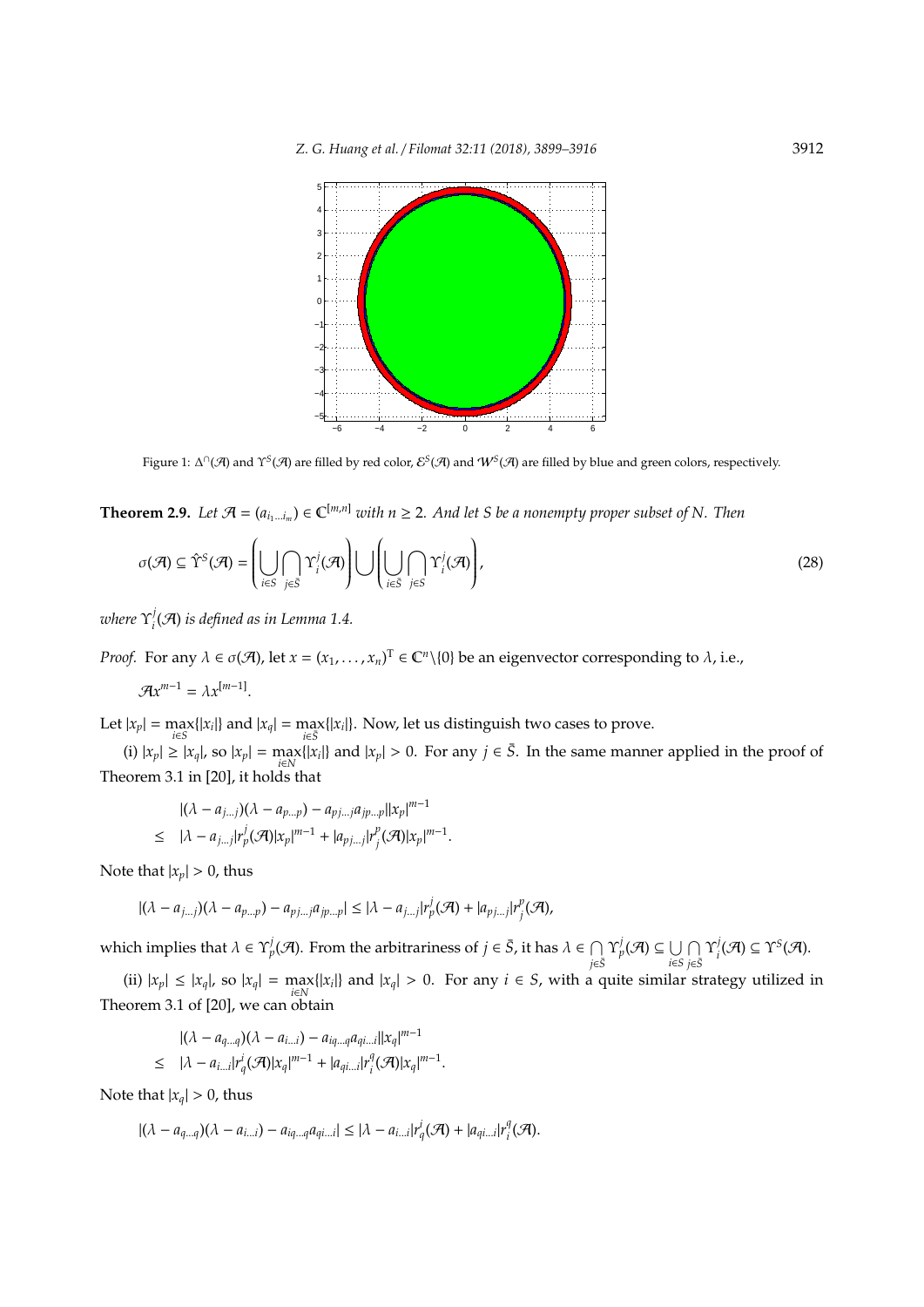

Figure 2: *B*(*A*), Y<sup>S</sup>(*A*) and Y<sup>S</sup>(*A*) are filled by black, red and blue colors, respectively.

This means that  $\lambda \in \Upsilon_q^i(\mathcal{A})$ . It follows from the arbitrariness of  $i \in S$  that  $\lambda \in \bigcap$  $\bigcap_{j\in S}\Upsilon_q^j(\mathcal{A})\subseteq \bigcup_{i\in \bar{S}}$ *i*∈*S*¯  $\bigcap$ *j*∈*S* Υ *j*  $i^j$ (A) ⊆ Υ*S* (A). Then the result of this theorem is immediately obtained.

The following theorem concentrates on comparing Theorem 2.9 with Theorem 3.1 of [20].

**Theorem 2.10.** Let  $\mathcal{A} = (a_{i_1...i_m}) \in \mathbb{C}^{[m,n]}$  with  $n \geq 2$  and S be a nonempty proper subset of N. Then

$$
\hat{\Upsilon}^S(\mathcal{A}) \subseteq \Upsilon^S(\mathcal{A}).
$$

*Proof.* It is not difficult to verify that

$$
\bigcup_{i\in S}\bigcap_{j\in \bar{S}}\Upsilon^j_i(\mathcal{A})\subseteq\bigcup_{i\in S, j\in \bar{S}}\Upsilon^j_i(\mathcal{A})\text{ and }\bigcup_{i\in \bar{S}}\bigcap_{j\in S}\Upsilon^j_i(\mathcal{A})\subseteq\bigcup_{i\in \bar{S}, j\in S}\Upsilon^j_i(\mathcal{A}),
$$

then we have  $\hat{\Upsilon}^{\mathcal{S}}(\mathcal{A}) \subseteq \Upsilon^{\mathcal{S}}(\mathcal{A})$ . This proof is completed.

An example is given to compare the region of Theorem 2.9 with those of Lemma 1.4 and Theorem 3.1 of [22].

## **Example 2.11.** *Let*

$$
\mathcal{A} = \begin{pmatrix} a_{111} & a_{112} & a_{113} & a_{211} & a_{212} & a_{213} & a_{311} & a_{312} & a_{313} \\ a_{121} & a_{122} & a_{123} & a_{221} & a_{222} & a_{223} & a_{321} & a_{322} & a_{323} \\ a_{131} & a_{132} & a_{133} & a_{231} & a_{232} & a_{233} & a_{331} & a_{332} & a_{333} \end{pmatrix}
$$

$$
= \begin{pmatrix} 1 & 1 & 0.5 & 1 & 1.5 & 0 & 2 & 0 & 0 \\ 0.5 & 0.5 & 0 & 1 & 1 & 0 & 0 & 3 & 0 \\ 0.5 & 0 & 0 & 0 & 0.5 & 0 & 0 & 0 & 1 \end{pmatrix}.
$$

By Theorem 3.1 of [22], we obtain

 $\sigma(\mathcal{A}) \subseteq \mathcal{B}(\mathcal{A}) = \{z \in \mathbb{C} : |z - 1| \leq 4.6416\}.$ 

From Lemma 1.4, we obtain

 $\sigma(\mathcal{A}) \subseteq \Upsilon^S(\mathcal{A}) = \{z \in \mathbb{C} : |z - 1| \leq 4.6056\}.$ 

According to Theorem 2.9, we derive

 $\sigma(\mathcal{A}) \subseteq \hat{\Upsilon}^{\mathcal{S}}(\mathcal{A}) = \{z \in \mathbb{C} : |z - 1| \leq 4.3723\}.$ 

The comparative results are given in Figure 2. Clearly,  $\hat{\Upsilon}^S(\mathcal{A}) \subseteq \Upsilon^S(\mathcal{A}) \subseteq \mathcal{B}(\mathcal{A})$ .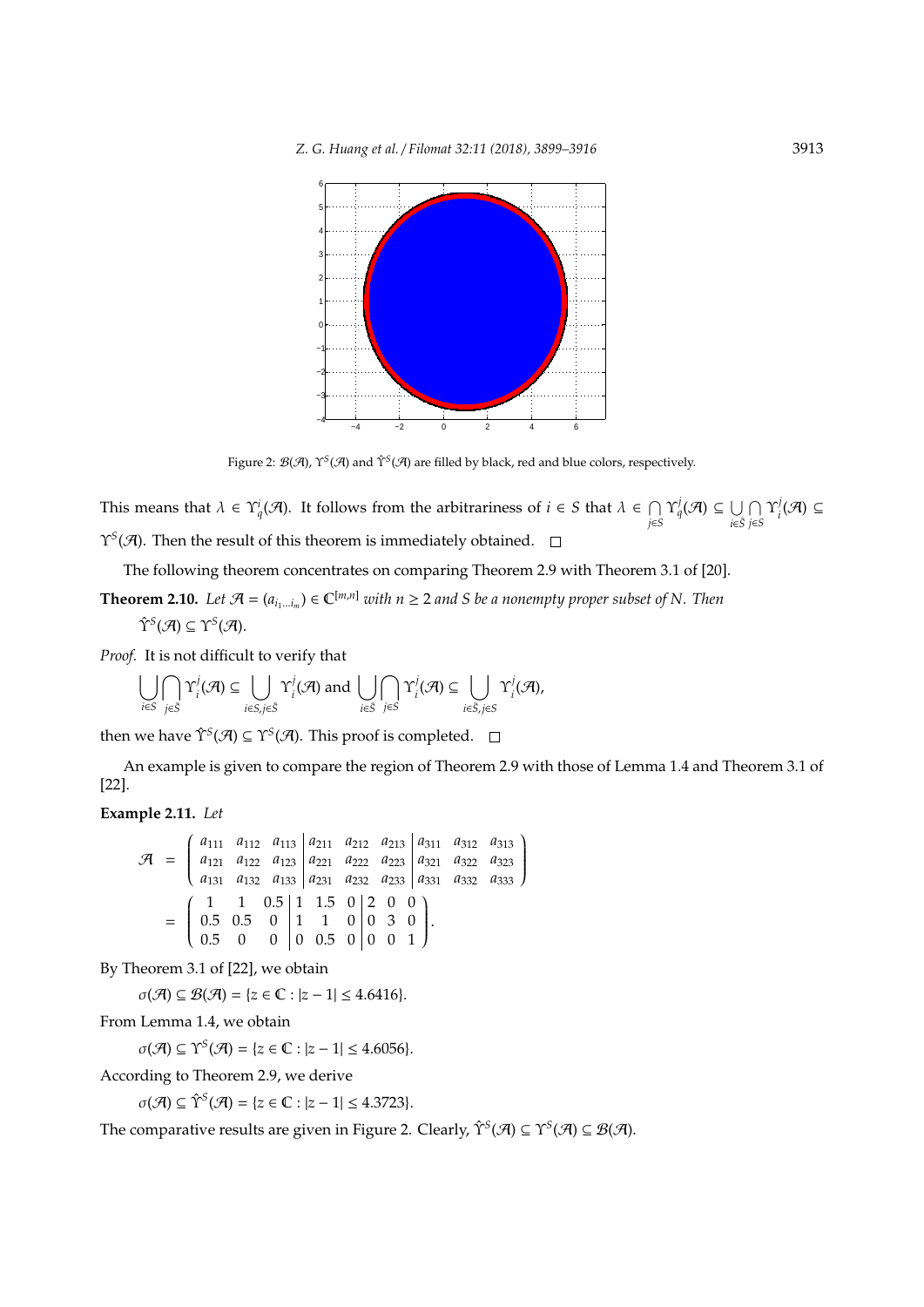

Figure 3:  $\mathcal{E}^{\mathcal{S}}(\mathcal{A})$  is fulled by green color.

#### **3. Applications of the New** *S***-type Eigenvalue Inclusion Sets for Tensors**

The eigenvalue inclusion sets of Theorems 2.1 and 2.3 can be used to judge the positive definiteness of the tensor  $A$ . The applications of those will be stressed by Examples 3.1 and 3.2.

**Example 3.1.** [4] Let  $\mathcal{A} = (a_{ijkl}) \in \mathbb{R}^{[4,3]}$  *be a real symmetric tensor with elements defined as follows:* 

$$
a_{1111} = 5
$$
,  $a_{2222} = 6$ ,  $a_{3333} = 3.3$ ,  $a_{1112} = -0.1$ ,  $a_{1113} = 0.1$ ,  
\n $a_{1122} = -0.2$ ,  $a_{1123} = -0.2$ ,  $a_{1133} = 0$ ,  $a_{1222} = -0.1$ ,  $a_{1223} = 0.3$ ,  
\n $a_{1233} = 0.1$ ,  $a_{1333} = -0.1$ ,  $a_{2223} = 0.1$ ,  $a_{2233} = -0.1$ ,  $a_{2333} = 0.2$ .

After some calculations, we conclude that the tensor  $\mathcal A$  can not meet the conditions of Theorem 3.2 in [7] and Theorem 4.1 of [5], and for any nonempty proper subset *S* of *N*, Theorem 4.2 of [5] can not be applied to determine the positive definiteness of  $A$ , while we choose  $S = \{1, 2\}$ ,  $\bar{S} = \{3\}$ , and utilize Theorem 2.1, we can obtain the eigenvalue localization set  $\mathcal{E}^{S}(\mathcal{A})$  in Figure 3.

As observed in Figure 3, all eigenvalues of  $\mathcal A$  are located in right hand side of the complex plane, which means that the smallest *H*-eigenvalue of  $A$  is positive, hence  $A$  is positive definite.

**Example 3.2.** Let  $\mathcal{A} = (a_{ijkl}) \in \mathbb{R}^{[4,3]}$  be a real symmetric tensor with elements defined as follows:

 $a_{1111} = 5.2, a_{2222} = 6.05, a_{3333} = 3.3, a_{1112} = -0.1, a_{1113} = 0.1,$  $a_{1122} = -0.2$ ,  $a_{1123} = -0.2$ ,  $a_{1133} = 0$ ,  $a_{1222} = -0.1$ ,  $a_{1223} = 0.3$ ,  $a_{1233} = 0.1, a_{1333} = -0.2, a_{2223} = 0.1, a_{2233} = -0.1, a_{2333} = 0.2.$ 

By proper calculations, we confirm that the tensor  $A$  can not meet the conditions of Theorem 3.2 in [7] and Theorem 4.1 of [5]. Theorem 4.2 of [5] and Theorem 7 of [4] can not be utilized to determine the positive definiteness of A for any nonempty proper subset *S* of *N*. Besides, by using the methods in Theorems 1 and 2 of [25], we also can not determine the positive definiteness of A. Let  $S = \{1, 2\}$ ,  $\bar{S} = \{3\}$ . According to Theorem 2.3, the eigenvalue localization set  $\hat{\mathcal{W}}^{S}(\mathcal{A})$  is depicted in Figure 4.

From Figure 4, it can be seen that all eigenvalues of  $\mathcal A$  are located in right hand side of the complex plane, and therefore the smallest *H*-eigenvalue of  $\mathcal A$  is positive, which implies that  $\mathcal A$  is positive definite.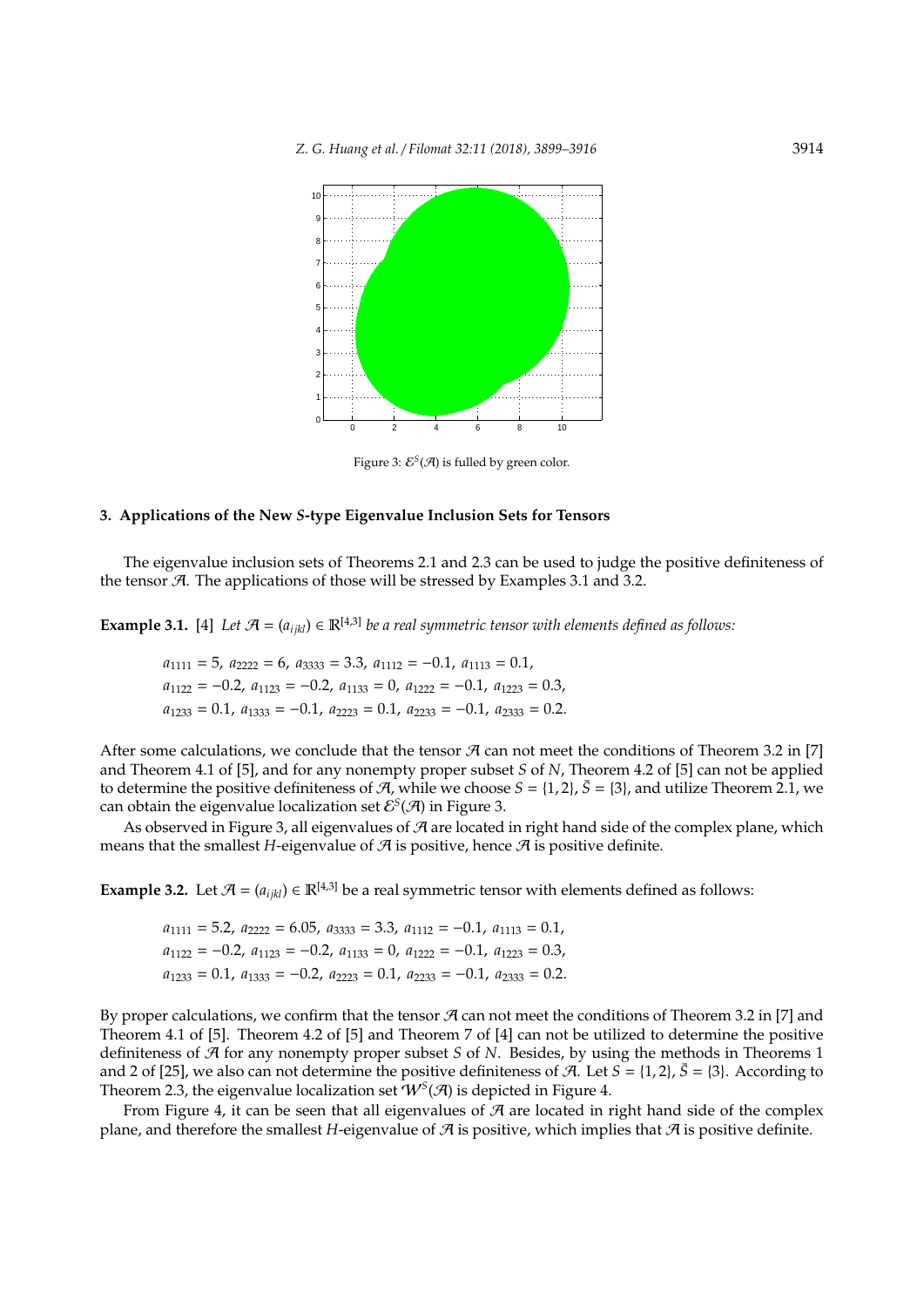

Figure 4:  $W<sup>S</sup>(A)$  is fulled by green color.

#### **4. Concluding Remarks**

In this paper, some new *S*-type eigenvalue inclusion sets for tensors as well as their comparison theorems are derived, which show that the proposed sets are sharper than the one in [20]. As applications, these eigenvalue inclusion sets can be applied to determine the positive definiteness or positive semi-definiteness of the even-order symmetric tensors.

However, the new S-type eigenvalue inclusion sets depend on the set S. How to choose S to make  $\mathcal{E}^S(\mathcal{A})$ , W<sup>S</sup>(A) and Υ<sup>S</sup>(A) established in this paper as tight as possible is very important and interesting, while if the dimension of the tensor  $\mathcal A$  is large, this work is still underdeveloped and very difficult. Therefore, future work will include numerical or theoretical studies for finding the best choice for *S*.

## **Competing Interests**

The authors declare that they have no competing interests.

#### **Acknowledgments**

We would like to express our sincere thanks to the anonymous reviewers for their valuable suggestions and constructive comments which greatly improved the presentation of this paper.

#### **References**

- [1] L. Q. Qi, Eigenvalues of a real supersymmetric tensor, J. Symbolic Comput. 40(6) (2005) 1302–1324.
- [2] Y. N. Yang and Q. Z. Yang, Further results for Perron-Frobenius theorem for nonnegative tensors, SIAM J. Matrix Anal. Appl. 31(5) (2010) 2517–2530.
- [3] C. Q. Li, Z. Chen and Y. T. Li, A new eigenvalue inclusion set for tensors and its applications, Linear Algebra Appl. 481 (2015) 36–53.
- [4] C. Q. Li, A. Q. Jiao and Y. T. Li, An *S*-type eigenvalue localization set for tensors, Linear Algebra Appl. 493 (2016) 469–483.
- [5] C. Q. Li, Y. T. Li and X. Kong, New eigenvalue inclusion sets for tensors, Numer. Linear Algebra Appl. 21 (2014) 39–50. [6] C. Q. Li, F. Wang, J. X. Zhao, Y. Zhu and Y. T. Li, Criterions for the positive definiteness of real supersymmetric tensors, J. Comput.
- Appl. Math. 255 (2014) 1–14. [7] C. Q. Li and Y. T. Li, An eigenvalue localization set for tensors with applications to determine the positive (semi-)definiteness of
- tensors, Linear Multilin. Algebra 64 (2016) 587–601. [8] L. H. Lim, Singular values and eigenvalues of tensors: a variational approach, in: Proc. IEEE Int. Workshop on Comput. Advances
- of Multitensor Adaptive Processing. pages 129–132, 2005. [9] Q. Ni, L. Q. Qi and F. Wang, An eigenvalue method for testing positive definiteness of a multivariate form, IEEE Trans. Automat.
- Control 53 (2008) 1096–1107.